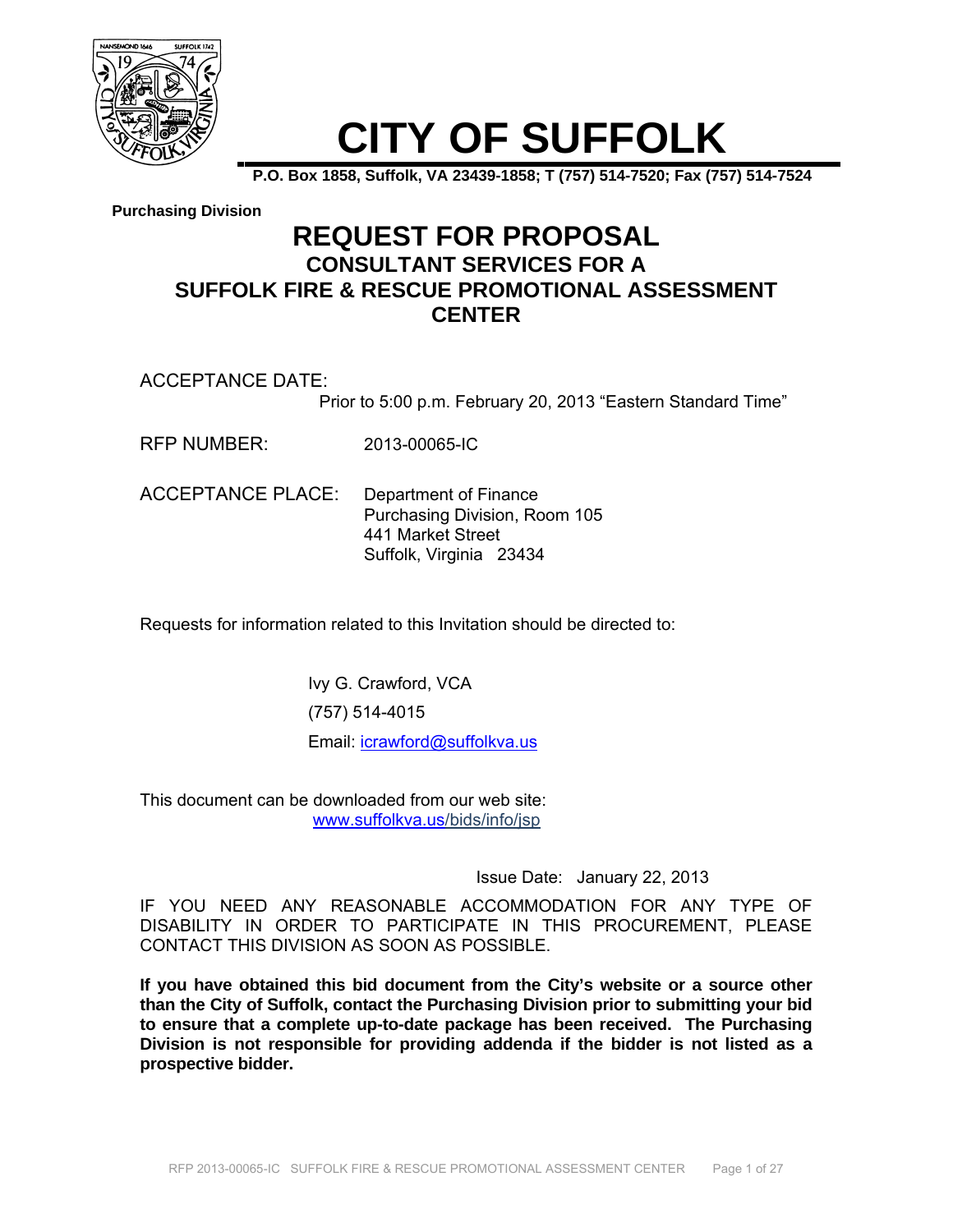### **REQUEST FOR PROPOSAL - CONSULTANT SERVICES FOR A SUFFOLK FIRE & RESCUE PROMOTIONAL ASSESSMENT CENTER**

### **SECTION/TITLE**

| 1.0 |                                                         |  |
|-----|---------------------------------------------------------|--|
| 2.0 |                                                         |  |
| 3.0 |                                                         |  |
| 4.0 |                                                         |  |
| 5.0 |                                                         |  |
| 6.0 |                                                         |  |
| 7.0 |                                                         |  |
| 8.0 |                                                         |  |
| 9.0 |                                                         |  |
|     |                                                         |  |
|     | PROPRIETARY/CONFIDENTIAL INFORMATION IDENTIFICATION  22 |  |
|     |                                                         |  |
|     |                                                         |  |
|     |                                                         |  |

Prepared by Ivy G. Crawford, VCA Date: January 22, 2013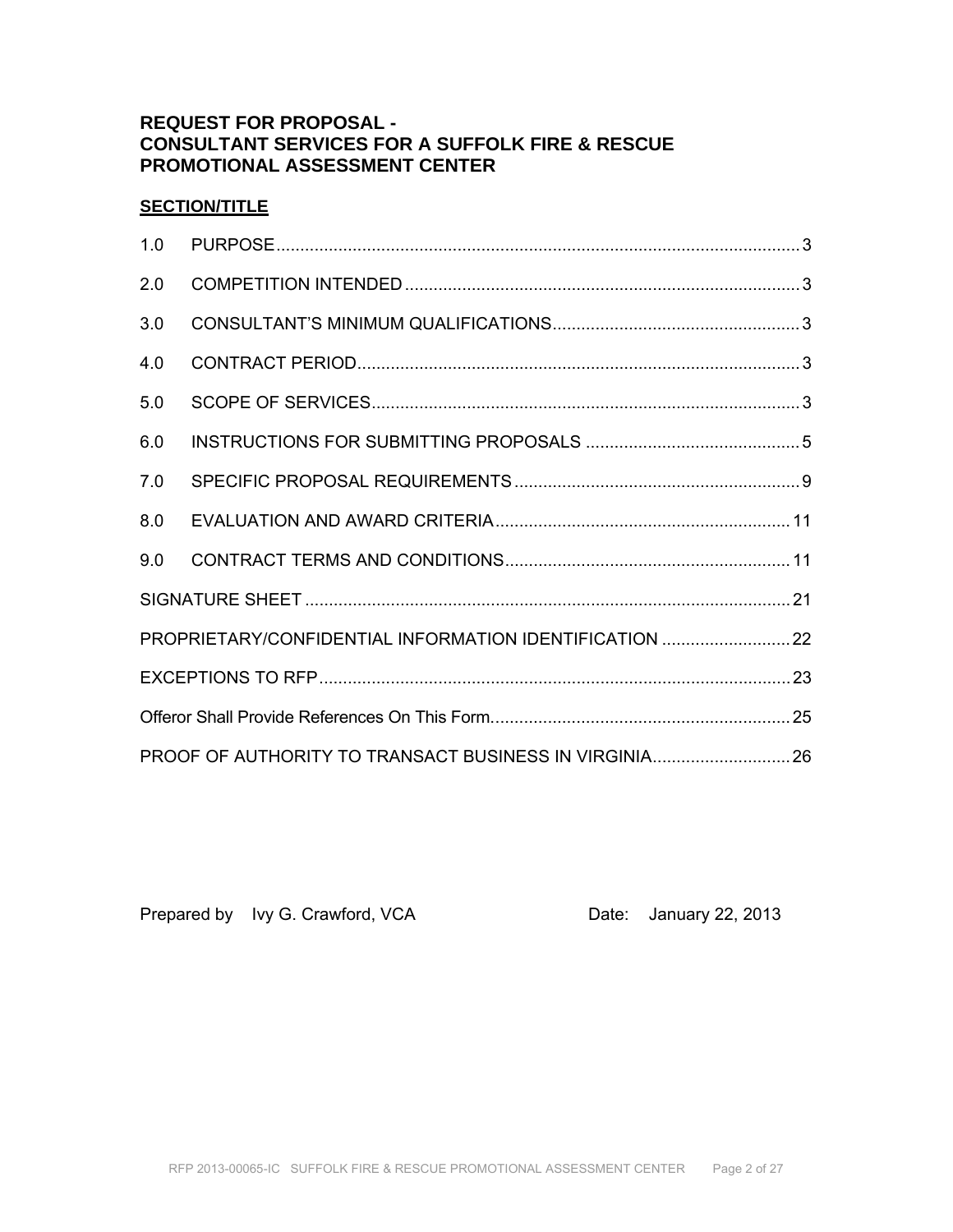### **CONSULTANT SERVICES FOR A SUFFOLK FIRE & RESCUE PROMOTIONAL ASSESSMENT CENTER**

### **1.0 PURPOSE**

The intent of this Request for Proposal (RFP) is to obtain the services of a consultant to assist with the development and administration of a promotional process for two ranks, to include Fire Lieutenant and Fire Captain, within the Suffolk Fire & Rescue Department.

# **2.0 COMPETITION INTENDED**

It is the City's intent that this Request for Proposal (RFP) permits competition. It shall be the offeror's responsibility to advise the Purchasing Agent in writing if any language requirement, specification, etc., or any combination thereof, inadvertently restricts or limits the requirements stated in this RFP to a single source. Such notification must be received by the Purchasing Agent not later than five (5) days prior to the date set for acceptance of proposals.

# **3.0 CONSULTANT'S MINIMUM QUALIFICATIONS**

Any consultant wishing to submit a proposal and be considered for this solicitation shall have had successful experience within the past three years on similar projects.

# **4.0 CONTRACT PERIOD**

Any resulting contract or contracts shall become effective upon executed contract and shall be effective through February 28, 2014. The City reserves the right to renew the contract for four (4) additional one-year periods, terminating February 28, 2018. The right is further reserved by the City to not renew the resulting contract at the expiration of any annual anniversary date by furnishing the Contractor with a sixty (60) day written notice. Either the City or the Contractor may terminate the contract without cause by first furnishing the other party sixty (60) days written notice of its intention to terminate.

A formal written contract with specifications will be entered into between parties. The proposal submittal shall substantially constitute the contract between the City and the Contractor. Formal written contracts will be drawn by the City, and all contract provisions that have not been stated herein will be drafted and included as necessary.

# **5.0 SCOPE OF SERVICES**

The services to be provided shall consist of:

- 5.1 Development, and administration of a promotional testing process to include:
	- a. Development of an annual written examination for each year of the contract and for each rank Fire Lieutenant and Fire Captain. Each written examination developed will based upon materials to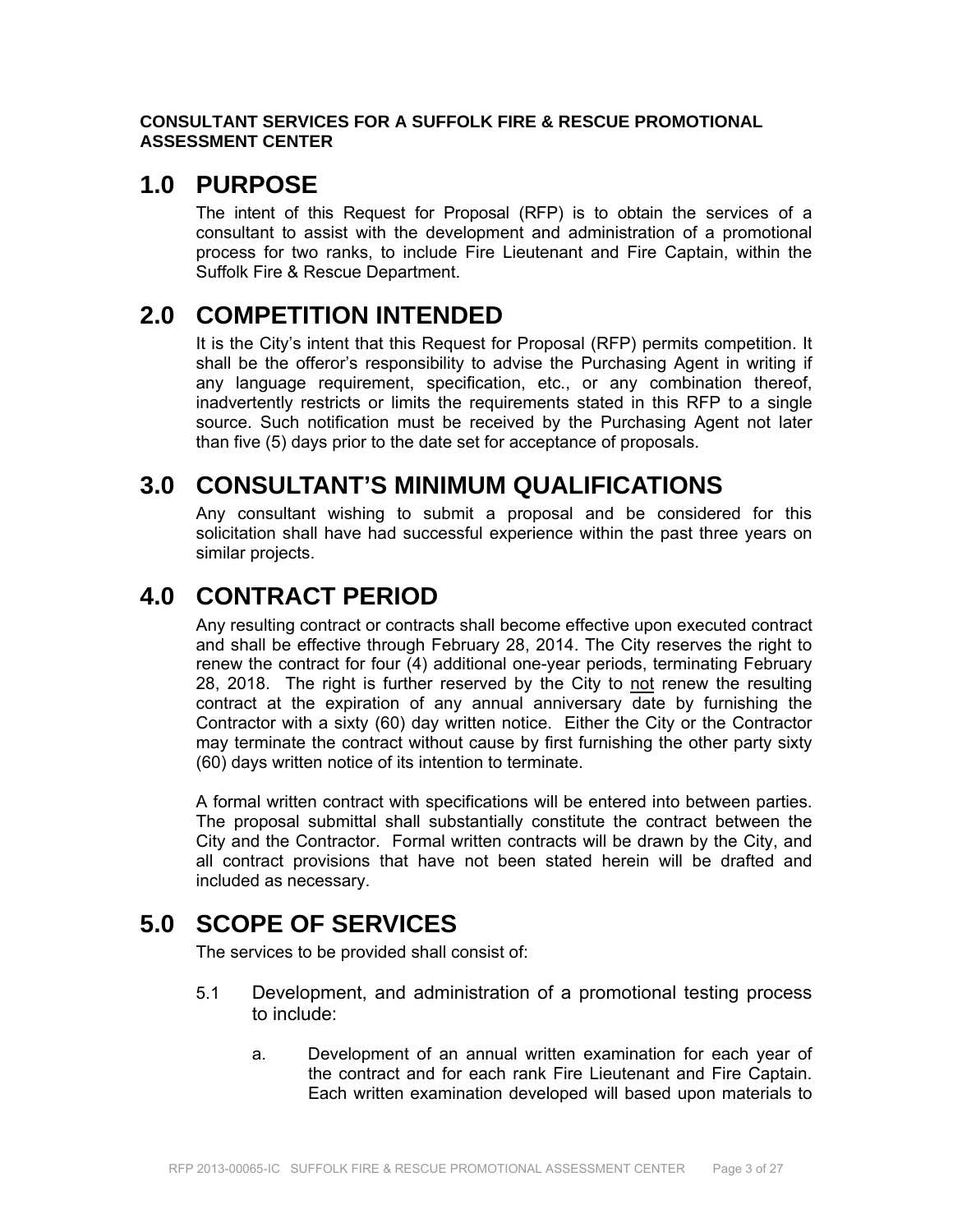be provided by the Department of Fire & Rescue. These materials will include City Policy, City Code, Department Policy and Procedure Manual and one or more leadership books or periodicals chosen by the Department. Written examinations must be 50 questions in length for each rank tested and while some questions may overlap ranks, the offeror should be prepared to develop 50 different questions for each rank, for a total of 200 questions annually. Offeror should also be prepared include extra questions at each rank in the event that the City wishes to remove questions for any reason.

- b. Development of a written and oral assessment component for each rank listed to include at a minimum, 3 exercises to include any of the following: oral presentation, subordinate counseling, leaderless group exercise, in basket exercise, written problem analysis and planning, or any other exercise similar in nature. The offereror should be prepared to develop four sets of different exercises that measure knowledge, skills and abilities, specific to the job tasks of each rank to be evaluated. Offeror may have the discretion to overlap some exercises over several ranks to the extent that the exercise is pertinent to the rank being tested and the City approves of the overlap. Offeror should provide samples of previous exercises completed in submission.
- c. On site training of the assessors for the written and oral assessment component. Assessors will consist of officers from other area departments of equal or higher rank than the rank being tested. The City will identify and procure assessors.
- d. On site administration of the written test. The location is to be provided by the City.
- e. On site administration of the written and oral assessment component of the promotional process. Location and computers, as needed for this portion of testing will be provided by the City.
- f. Scoring of written tests and written and oral assessment processes for each rank.
- g. Completion of a written feedback report for each candidate upon conclusion of the written and oral assessment process. Offeror should provide samples of previous feedback reports in submission.
- h. Completion of a job task analysis for each rank. Offeror should explain how this will be done and provide samples of previous job task analyses in submission.
- i. Calculation of all scoring for all parts of the promotional process based upon scoring set forth in Department policy and procedure.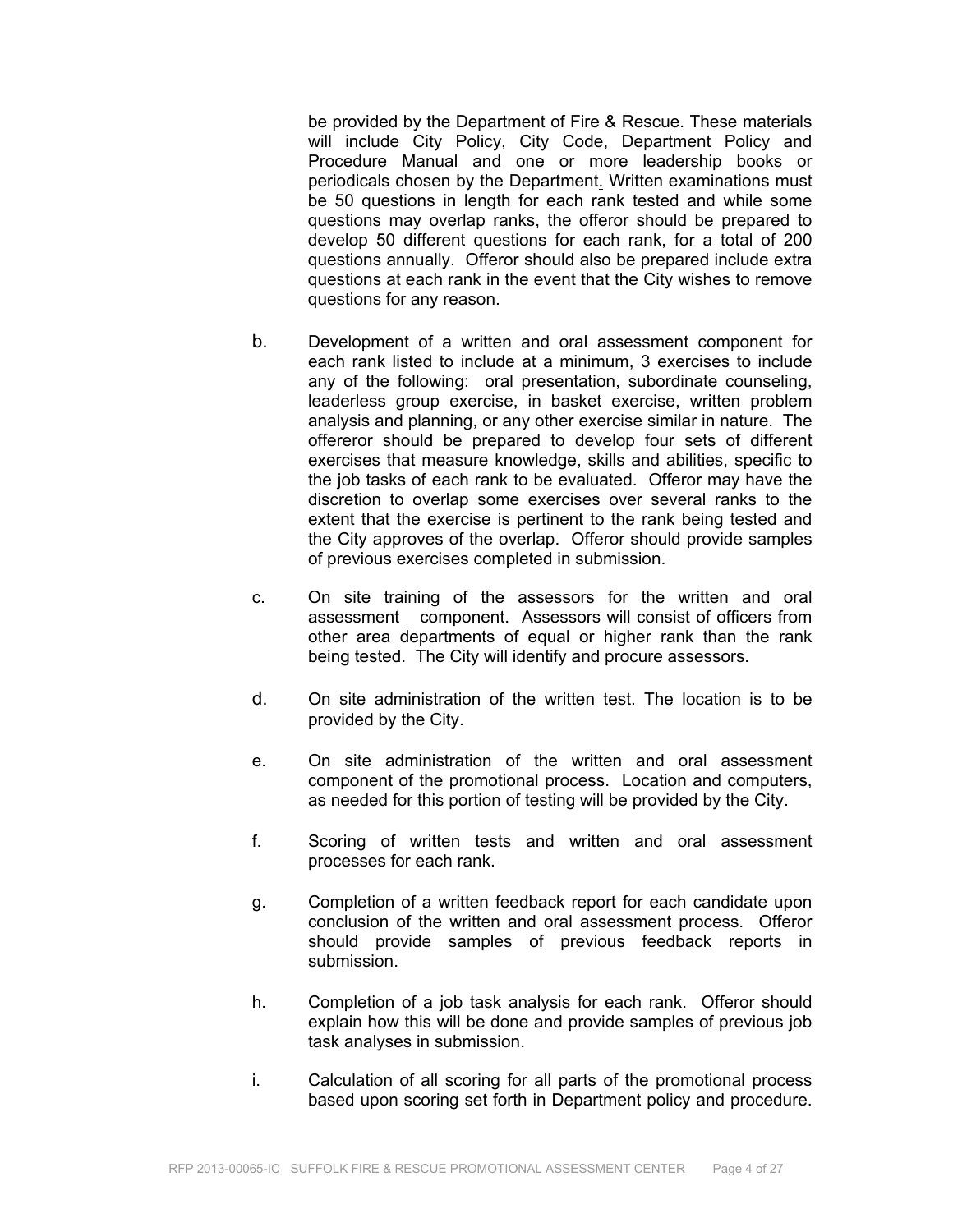This includes calculating weighted percentages for each component of the process to include the written test, written and oral assessment component, and a Chief's panel and folder review component to be administered by the city with scores being provided to the offereror. The offeror shall provide a final list of weighted scores for each component, and overall score and rank for each rank tested. Weighted scores will be calculated based upon Department of Fire & Rescue Policy.

- 5.2 The offeror shall have an appeals process. It is the offeror's responsibility to handle every aspect of the candidate's appeal in a legally defensible manner.
- 5.3 The offeror shall offer legal assistance to consist of an expert witness if and when there is a legal challenge. The witness shall be expected to give justification of process and decisions.

# **6.0 INSTRUCTIONS FOR SUBMITTING PROPOSALS**

### 6.1 Submission of Proposals

 Read the entire solicitation before submitting a proposal. Failure to read any part of this RFP shall not relieve any offeror from his or her contractual obligations. Be sure proposal container is completely and properly identified. The face of the container shall indicate the RFP number, time and date of acceptance, and the title of the RFP. It is the responsibility of the Offeror to insure proposals are received by the Purchasing Division BEFORE the hour specified on the acceptance date. Proposals may either be mailed to: P.O. Box 1858, Suffolk, Virginia 23439 or hand delivered to 441 Market Street, Room 105, Suffolk, Virginia 23434.

### 6.2 Questions and Inquiries

 Questions and inquiries, both verbal and written, will be accepted from any and all firms. Inquires pertaining to Request for Proposals must give RFP number, title and acceptance date. Material questions will be answered in writing and will be posted on the City's website http://www.suffolkva.us/bids/bid search all.jsp All questions are to be received five (5) days prior to opening date to be considered.

 The Buyer I, Ivy Crawford, is the purchasing officer with respect to this RFP. Accordingly all questions and/or comments should be directed to the Buyer's attention. The respondents to this RFP shall not contact, either directly or indirectly, any other employee or agent of the City regarding this RFP. This prohibition shall also extend to the Suffolk City Council and other elected City officials. Any such unauthorized contact may disqualify the offeror from the procurement.

### 6.3 Addendum and Supplement to Request

 If it becomes necessary to revise any part of this request or if additional data are necessary to enable an exact interpretation of provisions of this request, an addendum will be issued. It is the responsibility of the offeror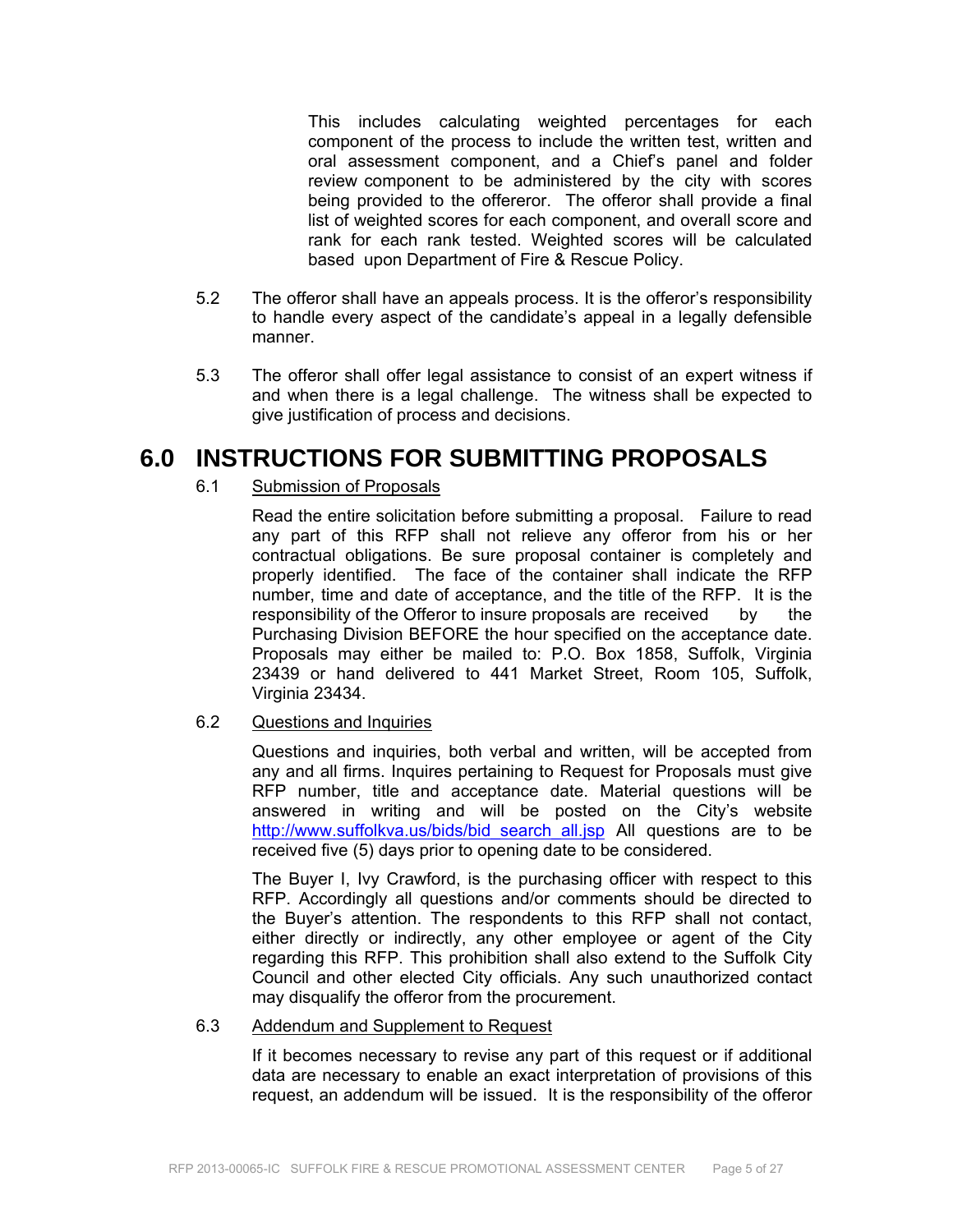to ensure that he has received all addendums prior to submitting a proposal. All addenda can be downloaded from www.suffolkva.us.

#### 6.4 Firm Pricing for City Acceptance

 Proposal pricing must be firm for City acceptance for 120 days from proposal receipt date.

#### 6.5 Proprietary Information

 Trade secrets or proprietary information submitted by an offeror in connection with this solicitation shall not be subject to disclosure under the Virginia Freedom of Information Act; however, the offeror must invoke the protections of this section prior to or upon submission of the data or other materials, and must clearly identify the data or other materials to be protected and state the reasons why protection is necessary. Offerors shall not mark sections of their proposal as proprietary if they are to be part of the award of the contract and are of a "Material" nature. Any propriety information must be listed on the attached "Proprietary/confidential Information Identification" form and submitted with the proposal.

#### 6.6 Authority to Bind Firm in Contract

 Proposals MUST give full firm name and address of offeror. Failure to manually sign proposal may disqualify it. Person signing proposal should show TITLE or AUTHORITY TO BIND HIS FIRM IN A CONTRACT. Firm name and authorized signature must appear on proposal in the space provided on the pricing page.

#### 6.7 Preparation and Submission of Proposals

- a. All proposals shall be signed in ink by the individual or authorized principals of the firm.
- b. All attachments to the Request for Proposal requiring executing by the firm are to be returned with the proposals.
- c. Proposals are to be returned in a sealed container. The face of the container shall indicate the RFP number, time and date of public acceptance, and the title of the proposal.
- d. It is the Offeror's responsibility that the proposals are received by the Purchasing Division BEFORE the hour specified on the opening date. Requests for extensions of this time and date will not be granted. Firms mailing their proposals shall allow for normal mail time to ensure receipt of their proposals by the Purchasing Division prior to the time and date fixed for acceptance of the proposals. Proposals or unsolicited amendments to proposals received by the City after the acceptance date will not be considered. Proposals will be publicly accepted and logged in at the time and date specified above.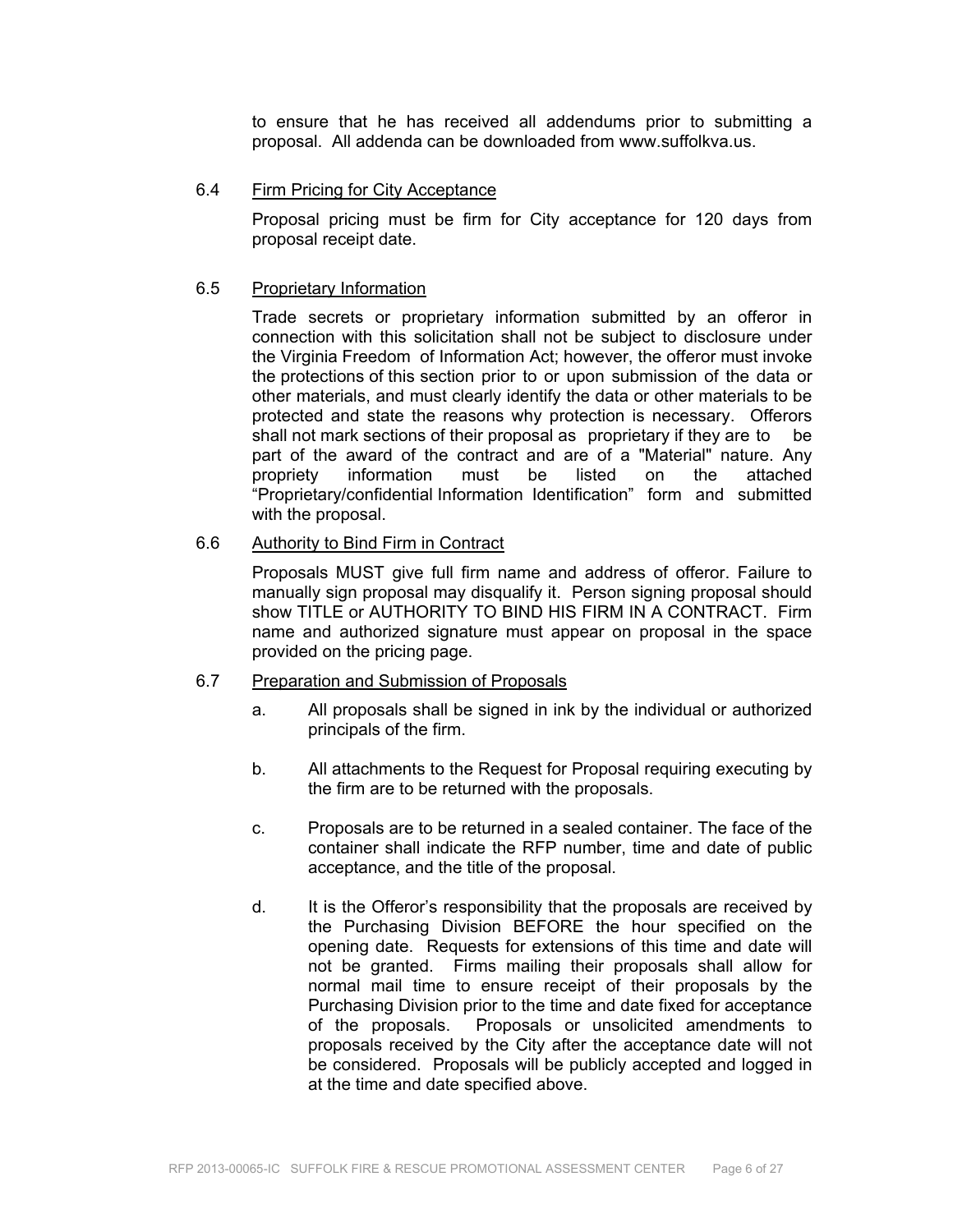e. Each firm shall submit one (1) original and four (4) copies of their proposal (including price proposal) to the City's Purchasing Division as indicated on the cover sheet of this Request for Proposal. The original proposal shall be clearly marked.

#### 6.8 Withdrawal of Proposals

- a. All proposals submitted shall be valid for a minimum period of one hundred twenty (120) calendar days following the date established for acceptance.
- b. Proposals may be withdrawn on written request from the offeror at the address shown in the solicitation prior to the time of acceptance.
- c. Negligence on the part of the offeror in preparing the proposal confers no right of withdrawal after the time fixed for the acceptance of the proposals.
- 6.9 Registering of Corporation

 Any corporation transacting business in Virginia shall secure a certificate of authority, as required by Section 13.1-757 of the Code of Virginia, from the State Corporation Commission (SCC), PO Box 1197, Richmond, VA. The SCC may be reached at (804) 371-9733.

#### 6.10 Late Proposals

LATE proposals will not be considered. It is the offeror's responsibility to insure arrival prior to the acceptance time for the RFP.

### 6.11 Rights of the City

 The City reserves the right to accept or reject all or any part of any proposal, waive informalities and award the contract to best serve the interest of the City.

#### 6.12 Deviations from Scope of Services

If there is any deviation from that prescribed in the scope of services, the appropriate line in the scope of services shall be ruled out and the substitution clearly indicated. The City reserves the right to determine the responsiveness of any deviation.

#### 6.13 Miscellaneous Requirements

a. The City will not be responsible for any expenses incurred by a firm in preparing and submitting a proposal. All proposals shall provide a straightforward, concise delineation of the firm's capabilities to satisfy the requirements of this request. Emphasis should be on completeness and clarity of content.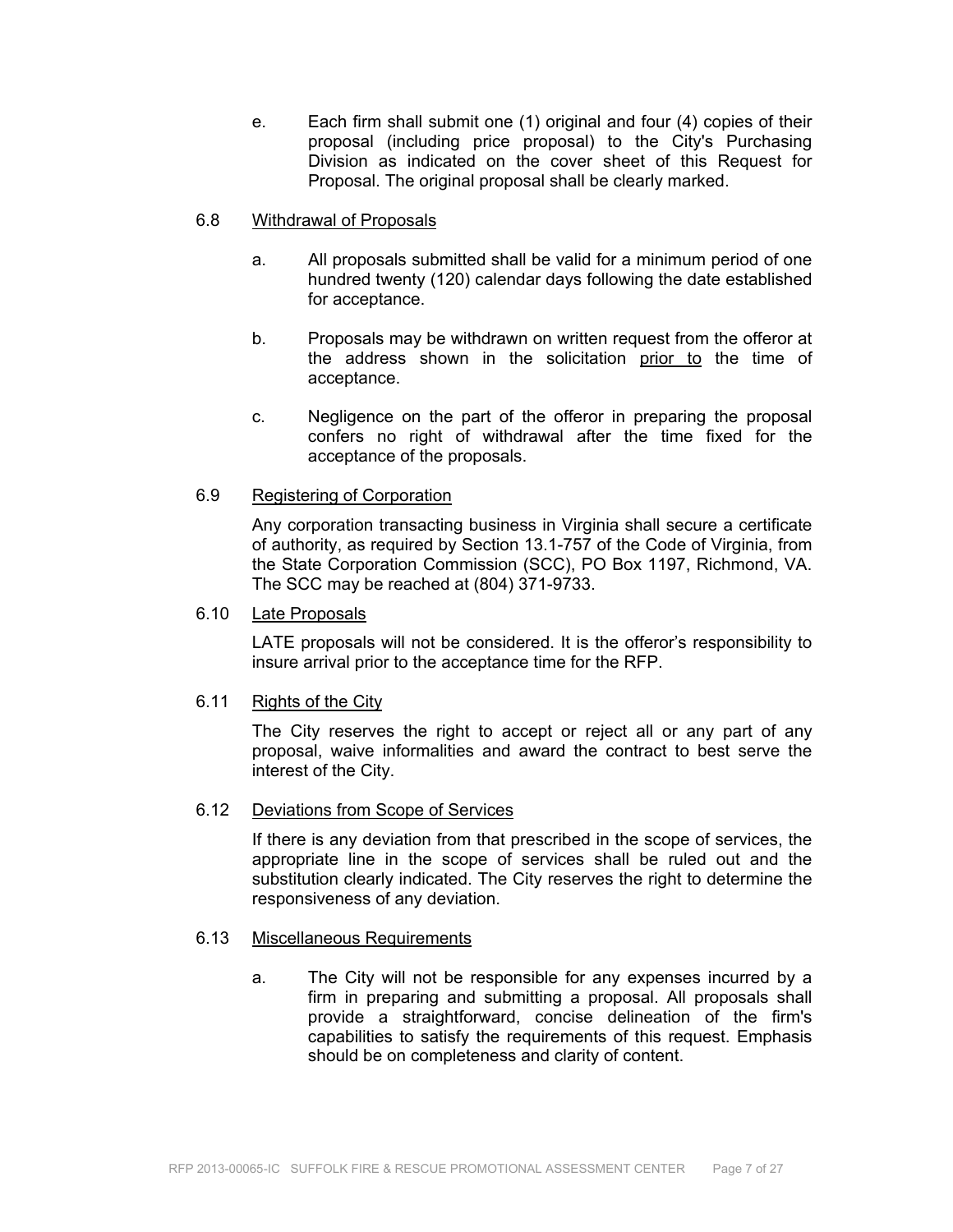- b. Offerors who submit a proposal in response to this RFP may be required to make an oral presentation of their proposal. The Purchasing Division will schedule the time and location for this presentation.
- c. The contents of the proposal submitted by the successful offeror and this RFP will become part of any contract awarded as a result of the Scope of Services contained herein. The successful firm will be expected to sign a contract with the City.

 The City reserves the right to reject any and all proposals received by reason of this request, or to negotiate separately in any manner necessary to serve the best interests of the City.

#### 6.14 Announcement of Award

 A Notice of Award will be posted on the City's web site www.suffolkva.us and on the bulletin board located outside the Purchasing Division, Room 105, 441 Market Street, Suffolk, Virginia.

#### 6.15 Protest

 Offerors may refer to Sections 2.2-4357 through 2.2-4364 of the Code of Virginia to determine their remedies concerning this competitive process.

#### 6.16 Inclement Weather/Closure Of City Hall

 If City Hall is closed for business at the time scheduled for bid opening, for whatever reason, sealed bids will be accepted and opened on the next scheduled business day, at the originally scheduled time.

#### 6.17 Use of Contract by Other Public Bodies

 Offerors are advised that the resultant contract may be extended, with the authorization of the Offeror, to other public bodies, or public agencies or institutions of the United States to permit their use of the contract at the same prices and/or discounts and terms and conditions of the resulting contract. If any other public body decides to use the final contract, the Contractor shall deal directly with the public body concerning the placement of orders, issuance of the purchase orders, contractual disputes, invoicing and payment. The City of Suffolk acts only as the "Contracting Agent" for these public bodies. Failure to extend a contract to a public body will have no effect on consideration of your bid.

 It is the Contractor's responsibility to notify the public body(s) of the availability of the contract(s).

 Other public bodies desiring to use the contract shall make their own legal determination as to whether the use of this contract is consistent with their laws, regulations and other policies.

 Each public body has the option of executing a separate contract with the Contractor(s). Public bodies may add terms and conditions required by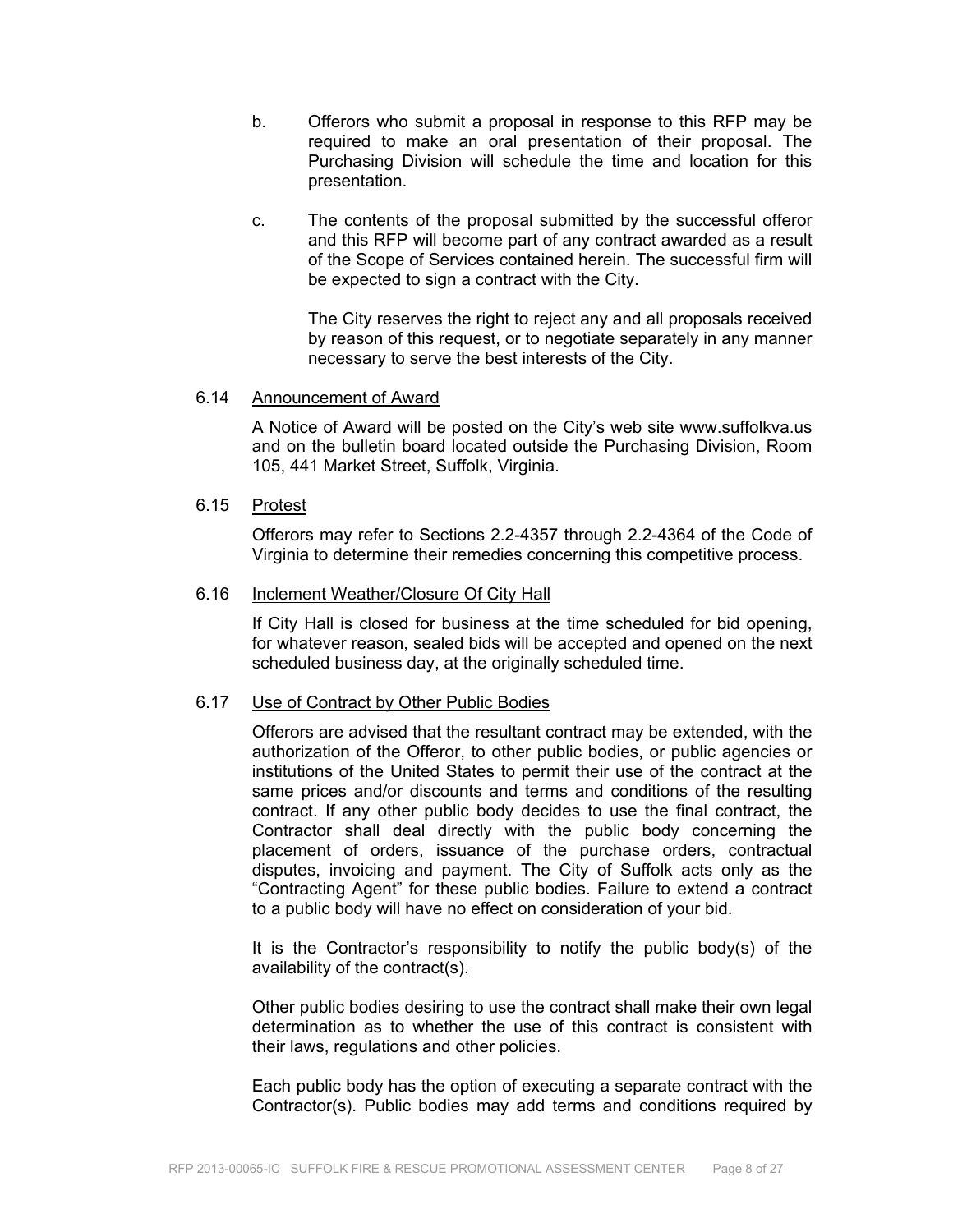statue, ordinances, and regulations, to the extent that they do not conflict with the contract terms and conditions. If, when preparing such a contract, the general terms and conditions of a public body are unacceptable to the Contractor, the Contractor may withdraw its extension of the award to that public body.

 The City of Suffolk shall not be held liable for any costs or damages incurred by another public body as a result of any award extended to that public body by the Contractor.

# **7.0 SPECIFIC PROPOSAL REQUIREMENTS**

Proposals should be as thorough and detailed as necessary to allow the City of Suffolk to properly evaluate the offeror's capabilities to provide the required services. Offerors are required to submit the following items in the format provided as a complete proposal:

### 7.1 Signature Sheet and Cover Letter

 The offeror shall complete and submit the Signature Sheet (included in the proposal) and submit it with a brief cover letter. The cover letter should summarize key elements of the proposal. An individual authorized to bind the Contractor must sign the letter and Signature Sheet, as well. The letter must stipulate that the proposal price(s) will be valid for a period of at least 120 days. Indicate the address, email address and telephone number of the Contractor's office.

#### 7.2 Scope of Services

 This section of the proposal should include a general discussion of the Contractor's understanding of the "overall" project and a summary of the products and services being proposed.

Offerors must provide the following information about the Contractor and any company that is proposing partnering or sub-contracting with or fulfilling this contract so that the City can evaluate the Contractor's stability and ability to support the commitments set forth in response to this Request for Proposal.

 The City, at its option, may require the Contractor to furnish additional information or clarification.

- a. State your organization's ability to complete the work within the time stipulated. If you are unable to meet the deadlines, please indicate the specific reasons that the deadlines cannot be met.
- b. Describe in concise terms the methodology you will use to complete the requirements described in the RFP.
- c. Describe any other services you will provide for the fee submitted for each location to either ensure successful completion of this project and/or to enhance the efficiency of this project.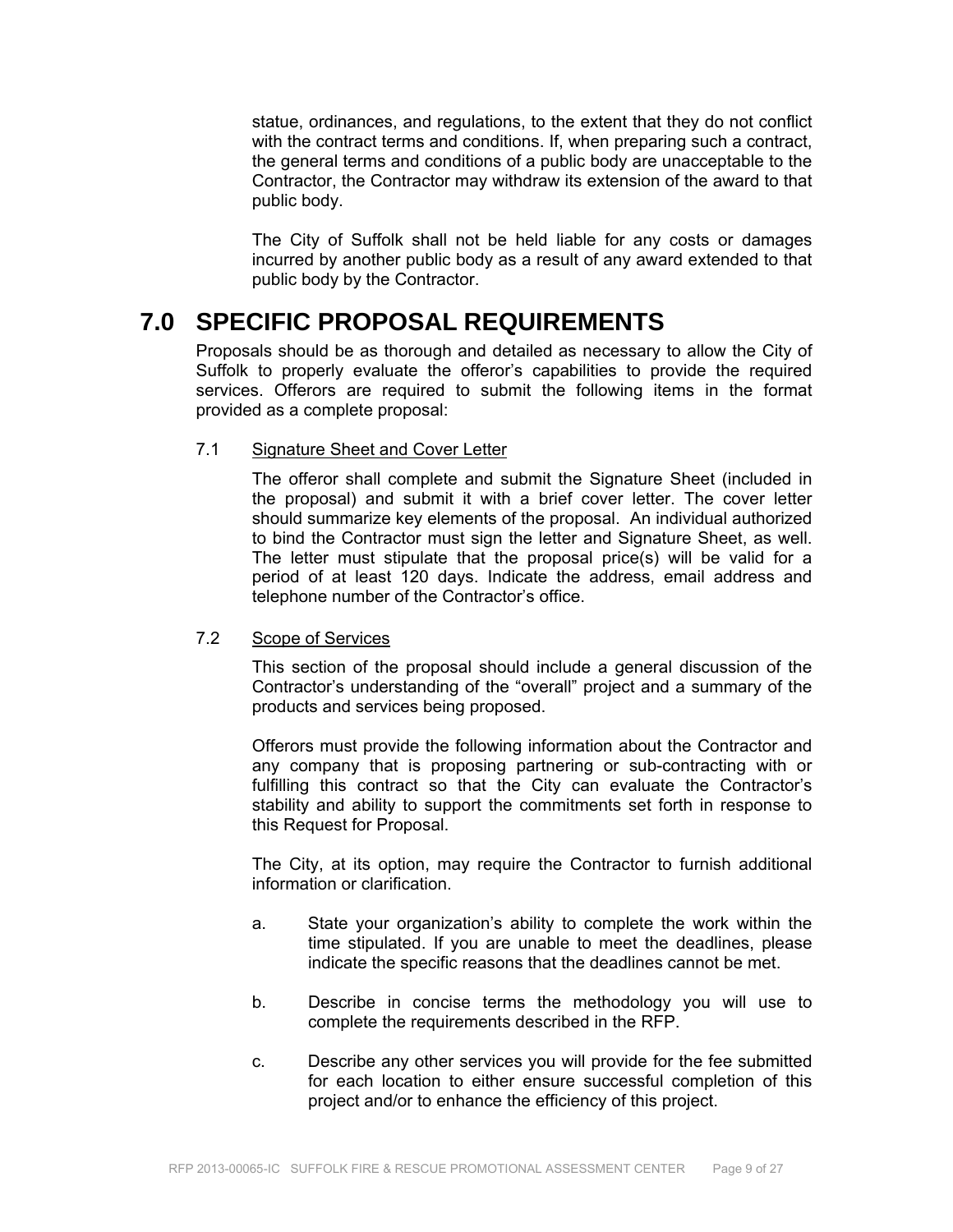d. Describe your organization's quality control/assurance program as it relates to this project.

#### 7.3 Company Statement of Qualifications

 Provide a brief background including years in business and office location. Provide an organizational charter, including all staff located at the office location provided with this proposal. Please list by classification (e.g. equipment operator, arborist, laborer, office employee, supervisor, manager, etc.)

#### 7.4 Resume of Responsible Individuals

Provide a resume for each individual assigned to this project as a manager and or supervisor that includes a minimum of the following:

- a. Name
- b. Role in project
- c. Years with this firm
- d. Any previous similar experience, including other firms and years of service

#### 7.5 Client References

 List your firms' experience with similar type projects during the last five (5) years. Work with state and/or local governments is preferred. Provide client's name, contact person, phone and/or email address along with project description and project date.

#### 7.6 Fee Proposal

Provide your cost to provide the services required by this RFP.

#### 7.7 Exceptions to the RFP

All requested information in this RFP must be supplied. Contractors may take exception to certain requirements in the RFP. All exceptions shall be clearly identified on the "Exceptions to RFP" sheet located on Page 26.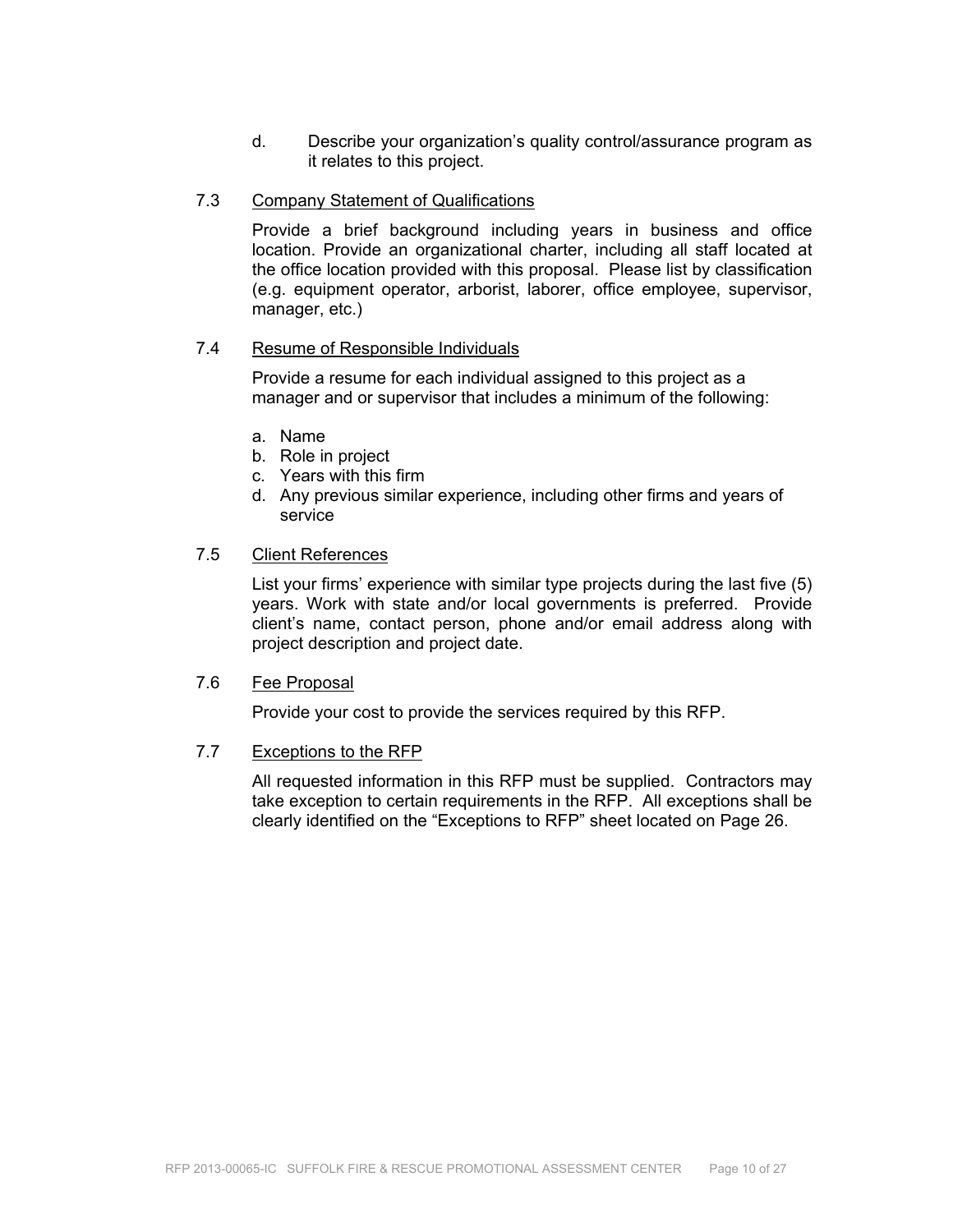# **8.0 EVALUATION AND AWARD CRITERIA**

The City's Evaluation Committee shall review each proposal and verify the claims and credentials of each Offeror. Two (2) or more Offerors deemed to be fully qualified and best suited among those submitting proposals may be selected for interview based on the criteria listed below:

- Management skills and technical expertise. (25%)
- Credentials of project team. (25%)
- Understanding of the tasks and requirements. (25%)
- Capability for timely response. (15%)
- Fee range for proposed work plan. (5%)
- Overall quality and completeness of proposal. (5%)

Negotiations shall then be conducted with each of the offerors so selected. Price shall be considered, but need not be the sole determining factor. After negotiations have been conducted with each offeror, the City shall select the offeror which, in its opinion, has made the best proposal, and will award the contract to that offeror. Should the City determine, in its sole discretion, that one offeror is qualified, or that one offeror is clearly more highly qualified than the other under consideration, a contract may be negotiated and awarded to that offeror. The City of Suffolk is not required to furnish a statement of the reason(s) why a proposal was not deemed to be the most advantageous.

The successful firm will be expected to sign a contract with the City of Suffolk. The successful firm shall execute and return the contract documents to the City within ten (10) days of receipt. The City reserves the right to include additional terms and provisions, as negotiated.

## **9.0 CONTRACT TERMS AND CONDITIONS**

The resulting contract with the successful offeror will be subject to the following terms and conditions:

9.1 Non-Assignment

This contract may not be assigned in whole or in part without the written consent of the Purchasing Agent.

#### 9.2 Non-Appropriation – Availability of Funds

It is understood and agreed between the parties hereto that the City shall be bound and obligated hereunder only to the extent that the funds shall have been appropriated and budgeted for the purpose of this contract. In the event funds are not appropriated and budgeted in any fiscal year for payments due under this contract, the City shall immediately notify contractor of such occurrence and this contract shall terminate on the last day of the fiscal year for which the appropriation was made without penalty or expense to the City of any kind whatsoever.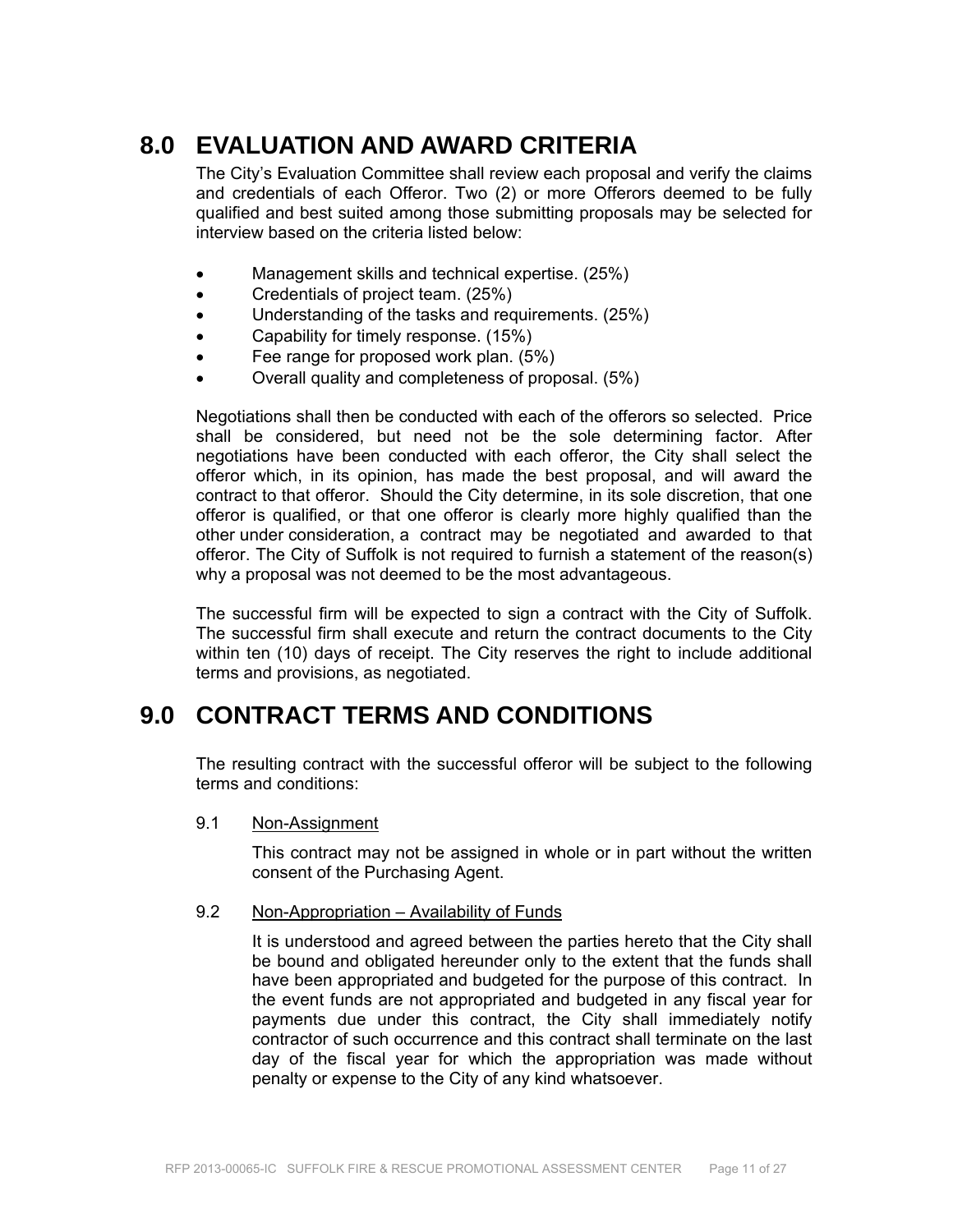### 9.3 Conflict of Interest

Contractor shall not accept or receive commissions or other payments from third parties for soliciting, negotiating, procuring, or effecting insurance on behalf of the City.

#### 9.4 Severability

If any part, term, or provision of this agreement, shall be found by the Court to be legally invalid or unenforceable, then such provision or portion thereof, shall be performed in accordance with applicable laws. The invalidity or unenforceability of any provision or portion of any contract document shall not affect the validity of any other provision or portion of the contract document.

#### 9.5 Controlling Law

This Agreement is made, entered into, and shall be performed in the City of Suffolk, Virginia, and shall be governed by the applicable laws of the Commonwealth of Virginia without regard to its conflict of law rules.

#### 9.6 Venue; Pending/during Litigation

In the event of litigation concerning this Agreement, the parties agree to the exclusive jurisdiction and venue of the Circuit Court of the City of Suffolk, Virginia; however, in the event that the federal court has jurisdiction over the matter, then the parties agree to the exclusive jurisdiction and venue of the U.S. District Court for the Eastern District of Virginia, Norfolk Division.

The Contractor shall not cause a delay in services because of the pending or during litigation proceedings, except with the express, written consent of the City or written instruction/order from the Court.

#### 9.7 Hold Harmless Clause

 The Contractor shall, during the term of the contract, defend, indemnify and hold harmless the City of Suffolk from and against any and all losses, damages, claims, fines, penalties, suits and costs, including bodily injury or death of any person(s), or loss or damage to property, as well as fines, assessments and penalties imposed by any authority which may arise out of any violations of law by, and all acts and omissions of the Contractor, the Contractor's agents, employees occurring in connection with the products, completed operations, and other services covered herein.

#### 9.8 Insurance

The successful offeror shall procure, maintain, and provide proof of, insurance coverages for injuries to persons and/or property damage as may arise from or in conjunction with, the work performed on behalf of the City by the offeror, his agents, representatives, employees or subcontractors. **Proof of coverage as contained herein shall consist of all policies, endorsements, declaration pages and certificates of insurance and shall be submitted fifteen (15) days prior to the**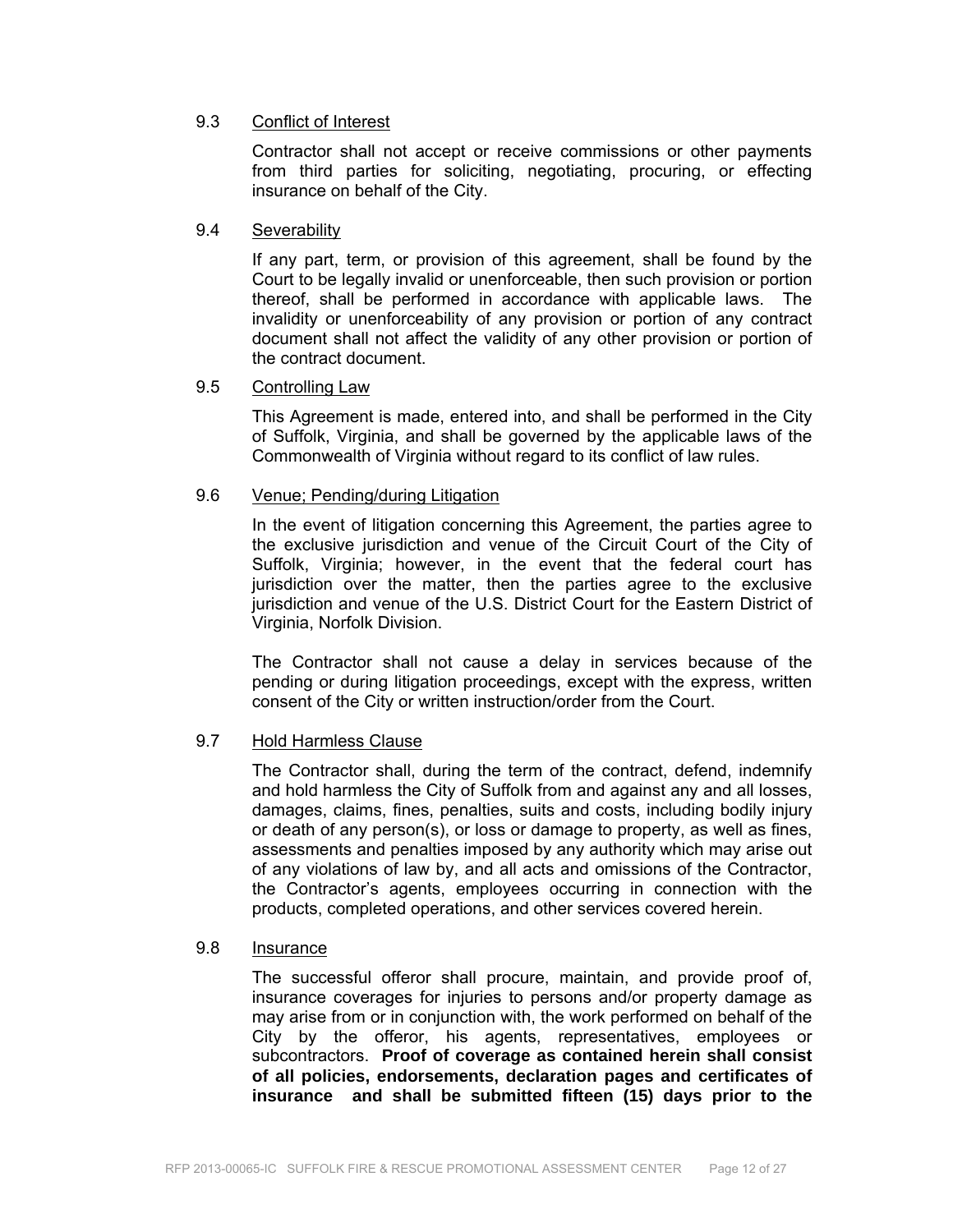**commencement of work and such coverage shall be maintained by the offeror for the duration of the contract period; for occurrence policies. Claims made policies must be in force or that coverage purchased for three (3) years after contract completion date.** 

- a. General Liability: Coverage shall be as broad as: Comprehensive General Liability endorsed to include Broad Form, Commercial General Liability form including Products/Completed Operations.
	- Minimum Limits General Liability: \$1,000,000 General Aggregate Limit \$1,000,000 Products & Completed Operations \$1,000,000 Personal and Advertising Injury \$1,000,000 Each Occurrence Limit \$ 50,000 Fire Damage Limit
	- \$ 5,000 Medical Expense Limit
- b. Automobile Liability: Coverage sufficient to cover all vehicles owned, used, or hired by the CONTRACTOR, his agents, representatives, employees or subcontractors.

 Minimum Limits Automobile Liability: \$1,000,000 Combined Single Limit \$1,000,000 Each Occurrence Limit \$5,000 Medical Expense Limit

- c. Workers' Compensation: Limits as required by the Workers' Compensation Act of Virginia. Employer's Liability: \$1,000,000.
- d. Professional Liability: Architects, Consulting Firms, Designing Firms, Insurance companies or anyone that is giving us information or drawing plans that there may be a possibility of errors & omissions. Then wording should be similar to below:
	- 1. The successful CONTRACTOR shall provide the City with an Errors and Omissions Liability Policy (E&O Policy). The policy shall cover the City for all sources of liability which would be covered by the latest edition of the standard Errors and Omissions Liability Coverage Form, as filed for use in the Commonwealth of Virginia by the Insurance Services Office, without the attachment of restrictive endorsements.
	- 2. The E&O Policy shall include the successful offeror and the offeror's subcontractors of every tier as the offeror designated in the declarations.
	- 3. The minimum E&O Policy limits to be provided by the successful offeror (inclusive of any amounts provided by an umbrella or excess policy) with a minimum coverage of 1,000,000 and the policy shall remain enforced for a period of three years from date of contract (or umbrella or excess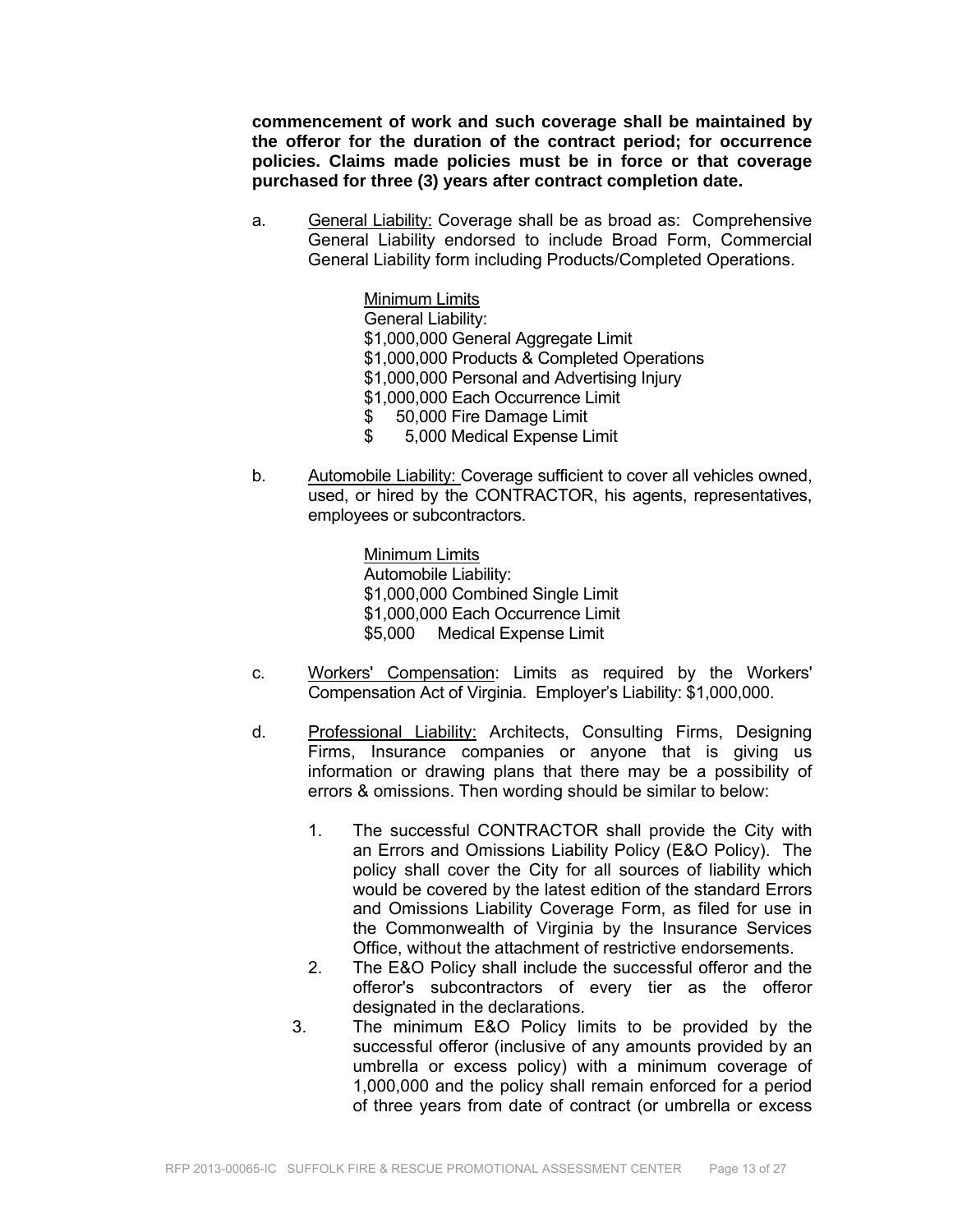policy with respect to it) shall apply only to claims arising out of or in connection with the work under this contract.

- 4. Notice of Cancellation and/or Restriction The policy must be specifically endorsed to provide the City with forty-five (45) days' notice of cancellation, non-renewal, change in coverage's, and/or restriction.
- e. Coverage Provisions
	- 1. All deductibles or self-insured retention shall appear on the declaration pages, endorsements, and/or policies provided.
	- 2. The City of Suffolk, its officers/officials, employees, agents and volunteers shall be added as "additional insured" as their interests may appear. A copy of all endorsements, declaration pages and policies that address additional insured shall be provided. This provision does not apply to Professional Liability or Workers' Compensation/Employers' Liability.
	- 3. The offeror's insurance shall be primary over any applicable insurance or self-insurance maintained by the City.
	- 4. The insurer shall provide 30 days written notice to the City before any cancellation, suspension, or void of coverage in whole or part, where such provision is reasonable.
	- 5. All coverage for subcontractors of the offeror shall be subject to all of the requirements stated herein.
	- 6. All deductibles or self-insured retention shall appear on the declaration page(s), endorsement(s) and/or policies and shall be subject to approval by the City. At the option of the City, either; the insurer shall reduce or eliminate such deductible or self-insured retention; or the offeror shall be required to procure a bond guaranteeing payment of losses and related claims expenses.
	- 7. Failure to comply with any reporting provisions of the policy(s) shall not affect coverage provided the City, its' officers/officials, agents, employees and volunteers.
	- 8. The insurer shall agree to waive all rights of subrogation against the City, its' officers/officials, agents, employees or volunteers for any act, omission or condition of premises which the parties may be held liable by reason of negligence.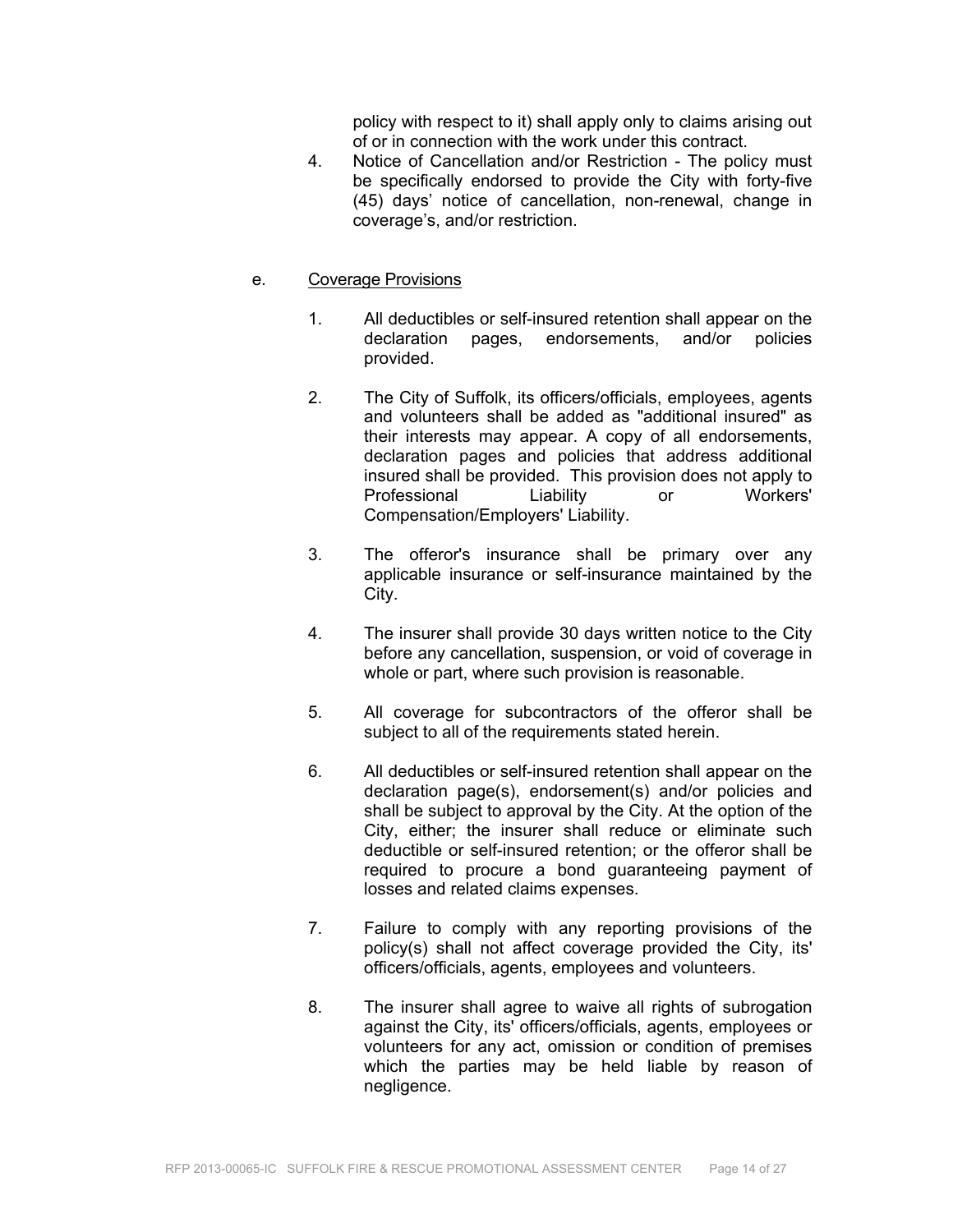- 9. The offeror shall furnish the City with all certificates of insurance, endorsements, declaration pages, and policies affecting coverage. All documents are to be signed by a person authorized by the insurance company(s) to bind coverage on its' behalf, if executed by a broker, notarized copy of authorization to bind, or certify coverage must be attached.
- 10. All insurance shall be placed with insurers maintaining an A.M. Best rating of no less than an A: VII. If A.M. Best rating is less than A: VII, approval must be received from City's Risk Management Director.

All coverage designated herein shall be as broad as the Insurance Services Office (ISO) forms filed for use with the Commonwealth of Virginia.

### 9.9 License Requirement

All firms doing business in the City of Suffolk are required to be licensed in accordance with the City of Suffolk business license ordinance.

Wholesale and retail merchants without a business location in the City of Suffolk are exempt from this requirement. Any questions concerning business licenses should be directed to the Commissioner of the Revenue's Office, telephone (757) 514-4260.

#### 9.10 Anti-Discrimination

By submitting their bids, bidders certify to the City that they will conform to the provisions of the Federal Civil Rights Act of 1964, as amended, as well as the Virginia Fair Employment Contracting Act of 1975, as amended, where applicable, the Virginians with Disabilities Act, the Americans with Disabilities Act and 2.2-4311 of the Virginia Public Procurement Act (VPPA). If the award is made to a faith-based organization, the organization shall not discriminate against any recipient of goods, services, or disbursements made pursuant to the contract on the basis of the recipient's religion, religious belief, refusal to participate in a religious practice, or on the basis of race, age, color, gender or national origin and shall be subject to the same rules as other organizations that contract with public bodies to account for the use of the funds provided; however, if the faith-based organization segregates public funds into separate accounts, only the accounts and programs funded with public funds shall be subject to audit by the public body. (Code of Virginia 2.2.4343.1E).

In every contract over \$10,000 shall include the following provisions:

1. During the performance of this contract, the contractor agrees as follows: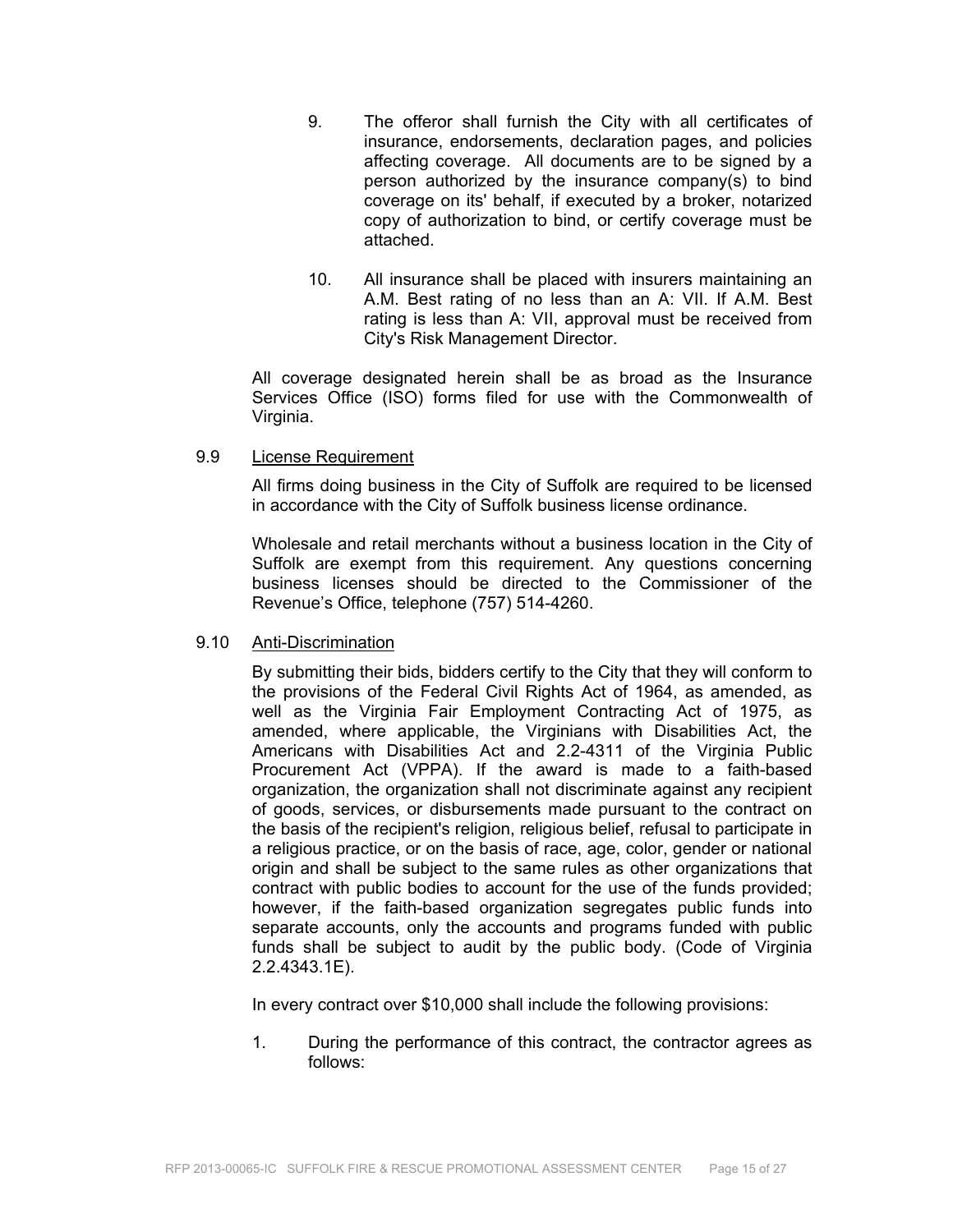- a. The contractor will not discriminate against any employee or applicant for employment because of race, religion, color, sex, national origin, age, disability, service disabled veterans or any other basis prohibited by state law relating to discrimination in employment, except where there is a bona fide occupational qualification reasonably necessary to the normal operation of the contractor. The contractor agrees to post in conspicuous places, available to employees and applicants for employment, notices setting forth the provisions of this nondiscrimination clause.
- b. The contractor, in all solicitations or advertisements for employees placed by or on behalf of the contractor, will state that such contractor is an equal opportunity employer.
- c. Notices, advertisements and solicitations placed in accordance with federal law, rule or regulation shall be deemed sufficient for the purpose of meeting these requirements.
- 2. The contractor will include the provisions of No. 1 above in every subcontract or purchase order over \$10,000, so that the provisions will be binding upon each subcontractor or vendor.

### 9.11 Drug-free Workplace

During the performance of this contract, the contractor agrees to (i) provide a drug-free workplace for the contractor's employees; (ii) post in conspicuous places, available to employees and applicants for employment, a statement notifying employees that the unlawful manufacture, sale, distribution, dispensation, possession, or use of a controlled substance or marijuana is prohibited in the contractor's workplace and specifying the actions that will be taken against employees for violations of such prohibition; (iii) state in all solicitations or advertisements for employees placed by or behalf of the contractor that the contractor maintains a drug-free workplace; and (iv) include the provisions of the foregoing clauses in every subcontract or purchase order of over \$10,000, so that the provisions will be binding upon each subcontractor or vendor.

For the purpose of this section, "drug-free workplace" means a site for the performance of work done in connection with a specific contract awarded to a contractor in accordance with this chapter, the employees of whom are prohibited from engaging in the unlawful manufacture, sale, distribution, dispensation, possession, or use of a controlled substance or marijuana during the performance of the contract.

### 9.12 Responsibility of Contractor

The Contractor shall, without additional costs or fee to the City, correct or revise any errors or deficiencies in his performance. Neither the City's review, approval or acceptance of, nor payment for any of the services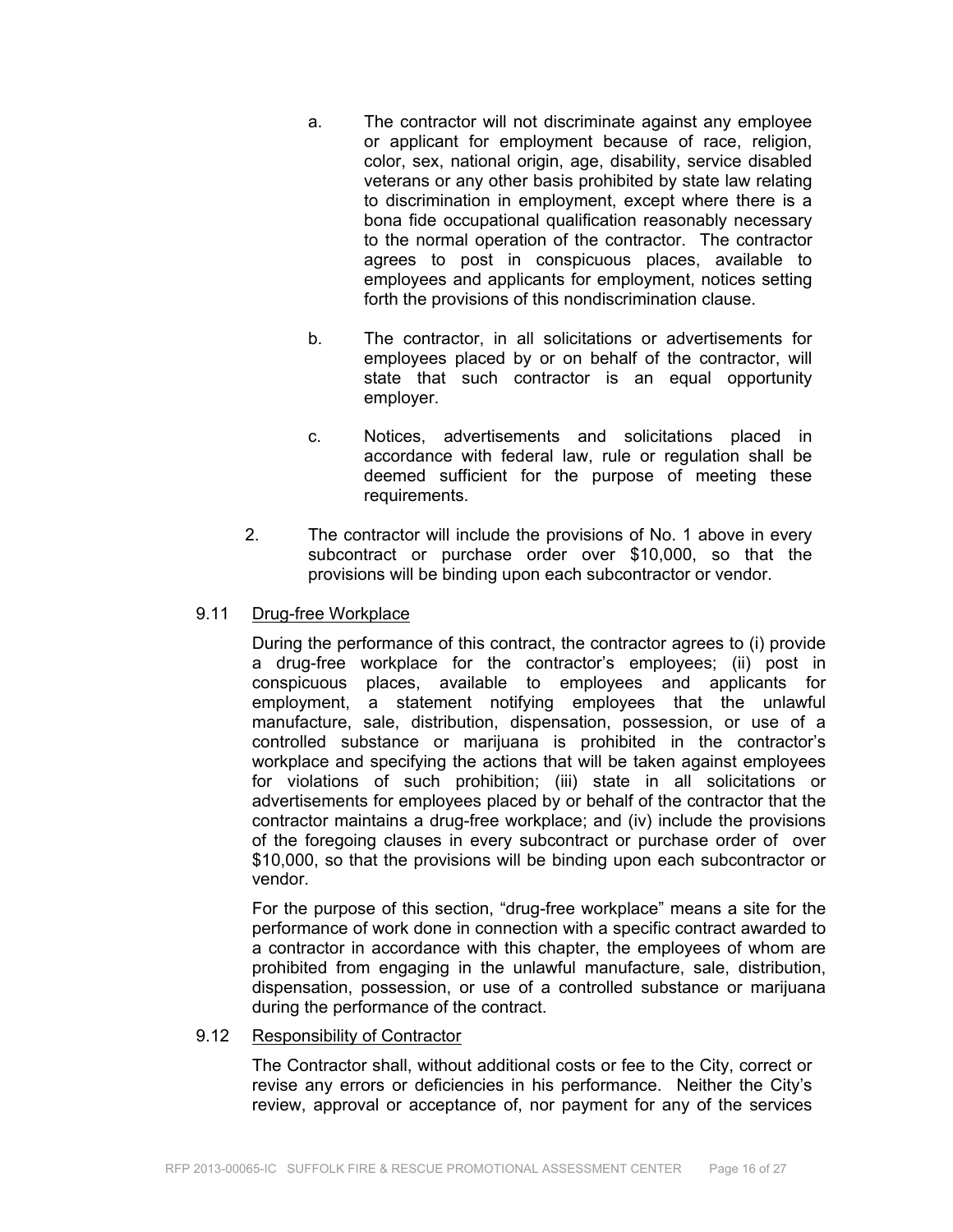required under this Agreement shall be deemed a waiver of rights by the City, and the Contractor shall remain liable to the City for all costs which are incurred by the City as a result of the Contractor's negligent performance of any of the services furnished under this Agreement.

#### 9.13 Payments to Subcontractors

Within seven (7) days after receipt of monies paid by the City for work performed by a subcontractor under this contractor, the contractor shall either:

- a. Pay the subcontractor for the proportionate share of the total payment received from the City attributable to the work performed by the subcontractor under this contract; or
- b. Notify the City and subcontractor, in writing, of his intention to withhold all or a part of the subcontractor's payment and the reason for non-payment.

The contractor shall pay interest to the subcontractor on all amounts owed that remain unpaid beyond the seven (7) day period except for amounts withheld as allowed in item b above.

#### 9.14 Changes and Additions

It shall be the responsibility of the Contractor to notify the City, in writing, of any necessary modifications or additions in the Scope of this Agreement. Compensation for changes or additions in the Scope of this Agreement will be negotiated and approved by the City, in writing.

It is understood and agreed to by both the City and the Contractor that such modifications or additions to this Agreement shall be made only by the full execution of the City's standard Agreement change order form. Furthermore, it is understood and agreed by both parties that any work done by the Contractor on such modification or addition to this Agreement prior to the City's execution of its standard Agreement change order form shall be at the total risk of the Contractor and said work may not be compensated by the City.

#### 9.15 Termination with Cause/Default/Cancellation

In the event that contractor shall for any reason or through any cause be in default of the terms of this Contract, the City may give contractor written notice of such default by certified mail/return receipt requested at the address set forth in Contractor's Bid/Proposal or as provided in this contract.

Unless otherwise provided, contractor shall have ten (10) days from the date such notice is mailed in which to cure the default. Upon failure of contractor to cure the default, the City may immediately cancel and terminate this contract as of the mailing date of the default notice.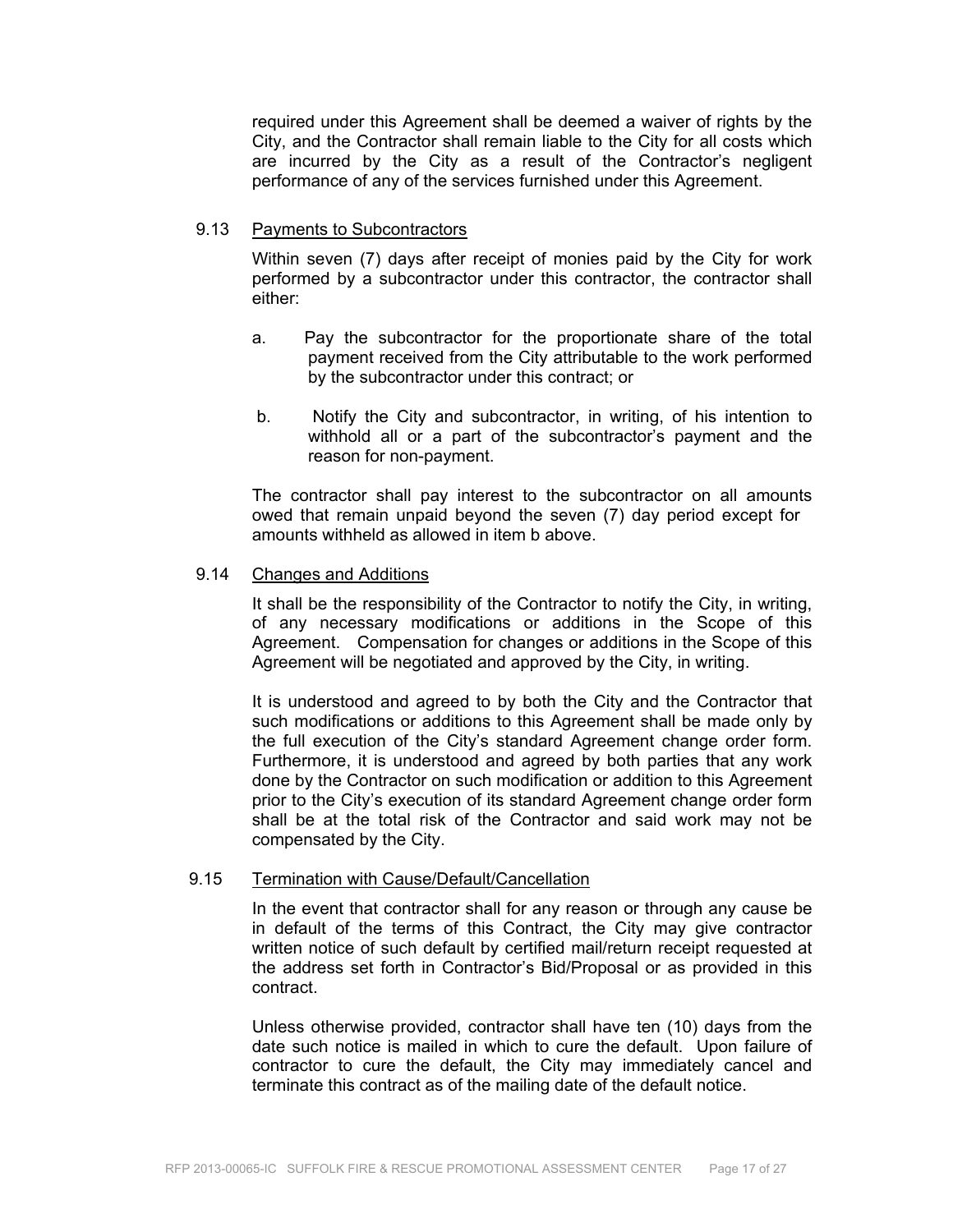Upon termination, contractor shall withdraw its personnel and equipment, cease performance of any further work under the contract, and turn over to the City any work in process for which payment has been made.

In the event of violations of law, safety or health standards and regulations, this contract may be immediately cancelled and terminated by the City and provisions herein with respect to opportunity to cure default shall not be applicable.

#### 9.16 Termination without Cause

The City may at any time, and for any reason, terminate this Contract by written notice to contractor specifying the termination date, which shall be not less than thirty (30) days from the date such notice is mailed.

Notice shall be given to contractor by certified mail/return receipt requested at the address set forth in contractor's Bid or as provided in this Contract.

In the event of such termination, contractor shall be paid such amount as shall compensate contractor for the work satisfactorily completed, and accepted by the City, at the time of termination.

If the City terminates this Contract, contractor shall withdraw its personnel and equipment, cease performance of any further work under this Contract, and turn over to the City any work completed or in process for which payment has been made.

#### 9.17 Method of Payment

Contractor shall submit invoices in duplicate for each delivery, such statement to include detailed breakdown of all charges, and shall be based on completion of tasks or deliverables.

Invoices shall be submitted to using departments.

Upon acceptance of work, the City will render payment within forty-five (45) days of receipt of invoice. Interest shall accrue at the rate of one percent per month. Unless otherwise provided under the terms of this CONTRACT, interest for late payments shall not exceed one percent (1%) per month.

Individual contractors shall provide their social security numbers, and proprietorships, partnerships, and corporations shall provide their federal employer identification number on the pricing form.

#### 9.18 Compliance with Federal Immigration Law

Contractor does not, and shall not during the performance of the contract for goods and services in the Commonwealth of Virginia knowingly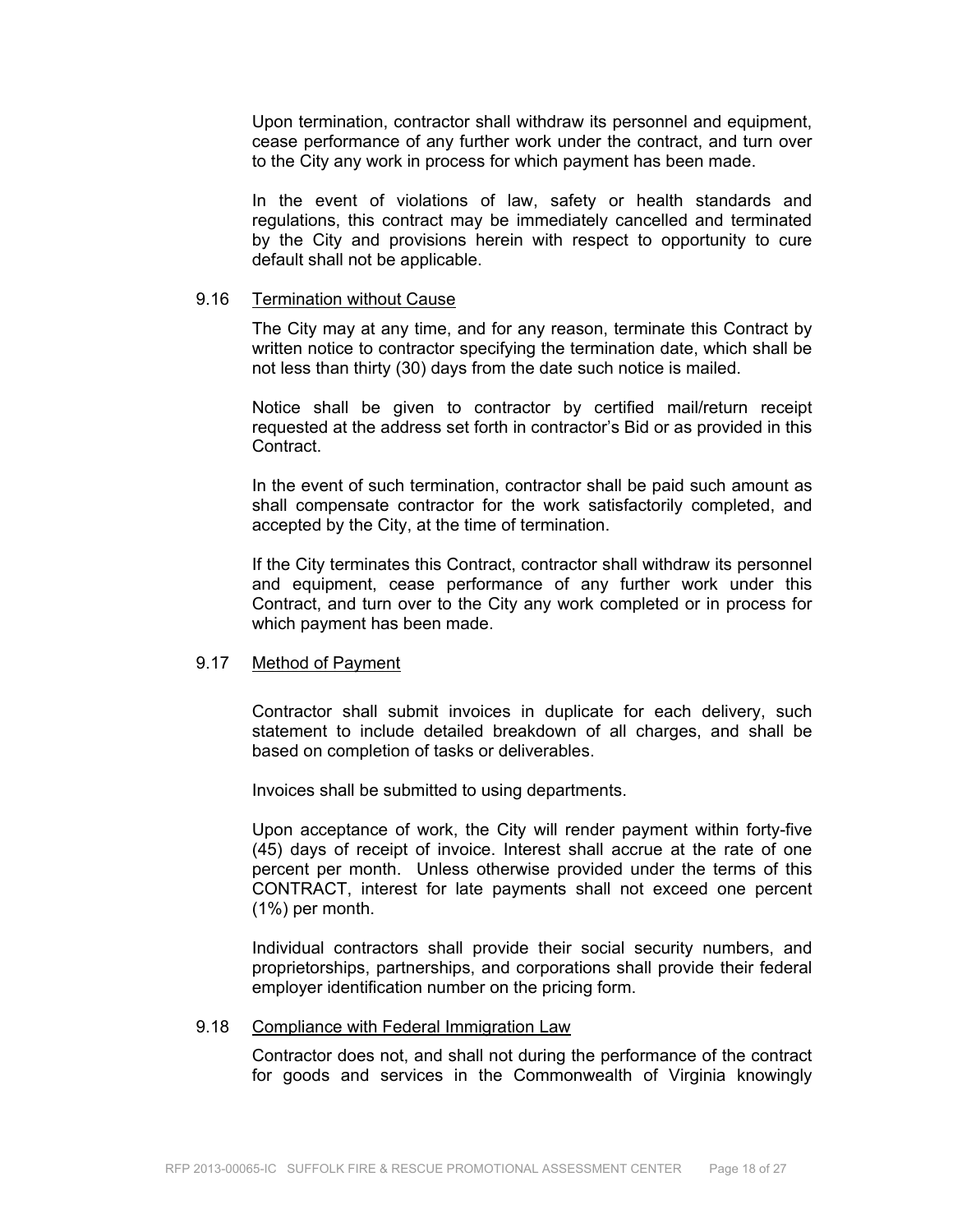employ an unauthorized alien as defined in the Federal Immigration Reform and Control Act of 1986.

### 9.19 WAIVER

The failure by one party to require performance of any provision of this CONTRACT shall not affect that party's right to require performance at any time thereafter, nor shall a waiver of any breach or default of the CONTRACT constitute a waiver of any subsequent breach or default or a waiver of the provision itself.

#### 9.20 Compliance with State Law, Foreign and Domestic Business authorized to Transact Business in the Commonwealth (VPPA §2.2 – 4311.2)

A bidder or offeror organized or authorized to transact business in the Commonwealth pursuant to Title 13.1 or Title 50 is to include in its bid or proposal the identification number issued to it by the State Corporation Commission. Any bidder or offeror that is not required to be authorized to transact business in the Commonwealth as a foreign business entity under Title 13.1 or Title 50 or as otherwise required by law shall include in its bid or proposal a statement describing why the bidder or offeror is not required to be so authorized. A public body may void any contract with a business if the business fails to remain in compliance with the provisions of this section.

### 9.21 Safety

All contractor and subcontractor performing services for the City are required and shall comply with all Occupational Safety and Health Administration (OSHA), State and City Safety and Occupational Health Standards and any other applicable rules and regulations. Also all contractors and subcontractors shall be held responsible for the safety of their employees and any unsafe acts or conditions that may cause injury or damage to any persons or property within and around the work site area under this contract.

#### 9.22 Ethics in Public Contracting

By submitting a bid, the bidder certifies that their bid is made without collusion or fraud and that they have not offered or received any kickbacks or inducements from any other bidder, supplier, manufacturer or subcontractor in connection with their bid, and that they have not conferred on any public employee having official responsibility for this procurement transaction any payment, loan subscription, advance, deposit of money, services or anything of more than nominal value, present or promised, unless consideration of substantially equal or greater value was exchanged. (Code of Virginia 2.2-4367)

#### 9.23 Debarment Status

By submitting a proposal, offerors certify that they are not currently debarred by the Commonwealth of Virginia from submitting bids or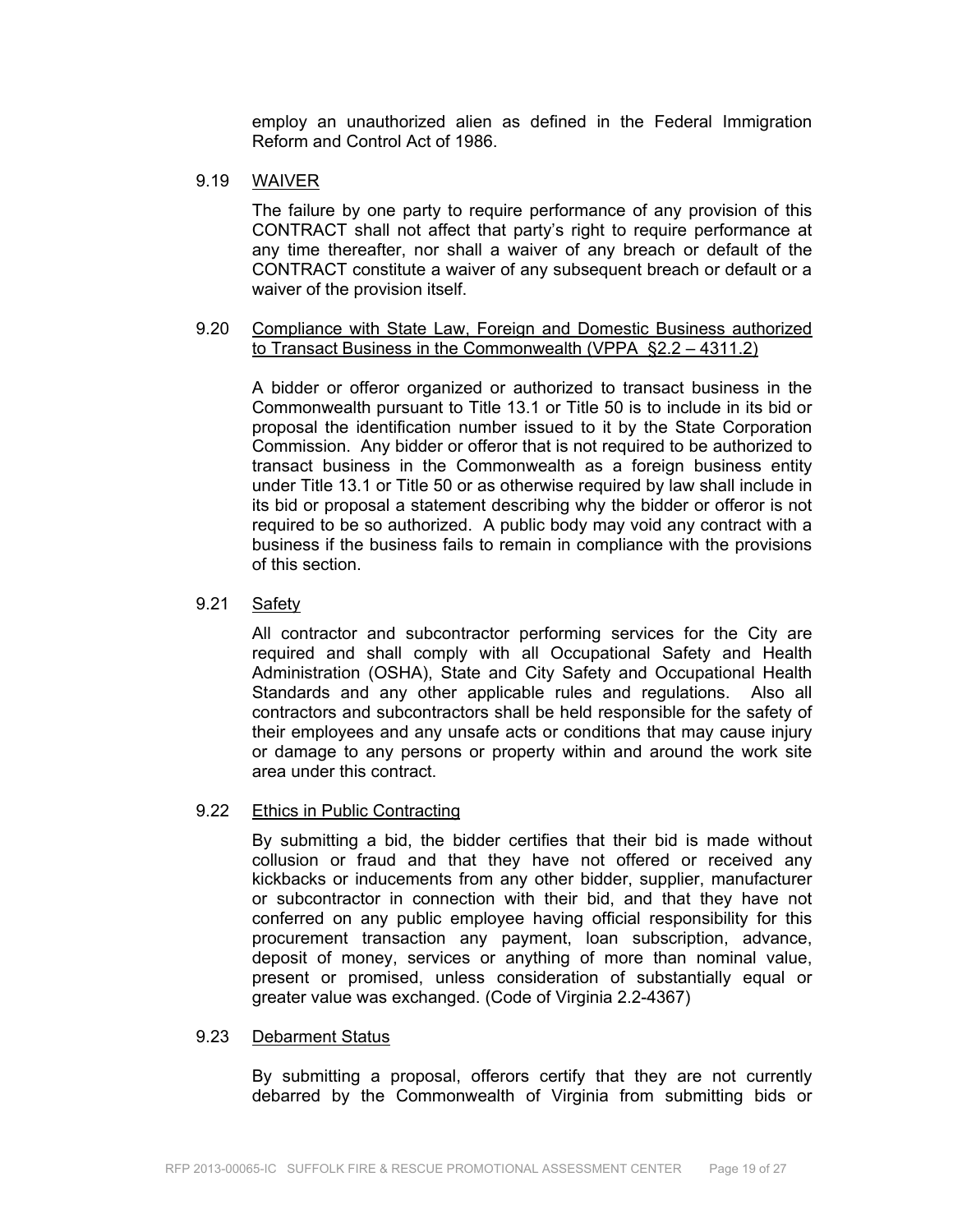proposals on contracts for the type of goods and/or services covered by this solicitation, nor are they an agent of any person or entity that is currently so debarred.

#### 9.24 Exemption from Taxes

The City is exempt from State Sales Tax and Federal Excise Tax. Tax Exemption Certificate indicating the City's tax exempt status will be furnished by the City of Suffolk.

#### 9.25 Faith-Based Organizations

**City of Suffolk does not discriminate against faith-based organizations.**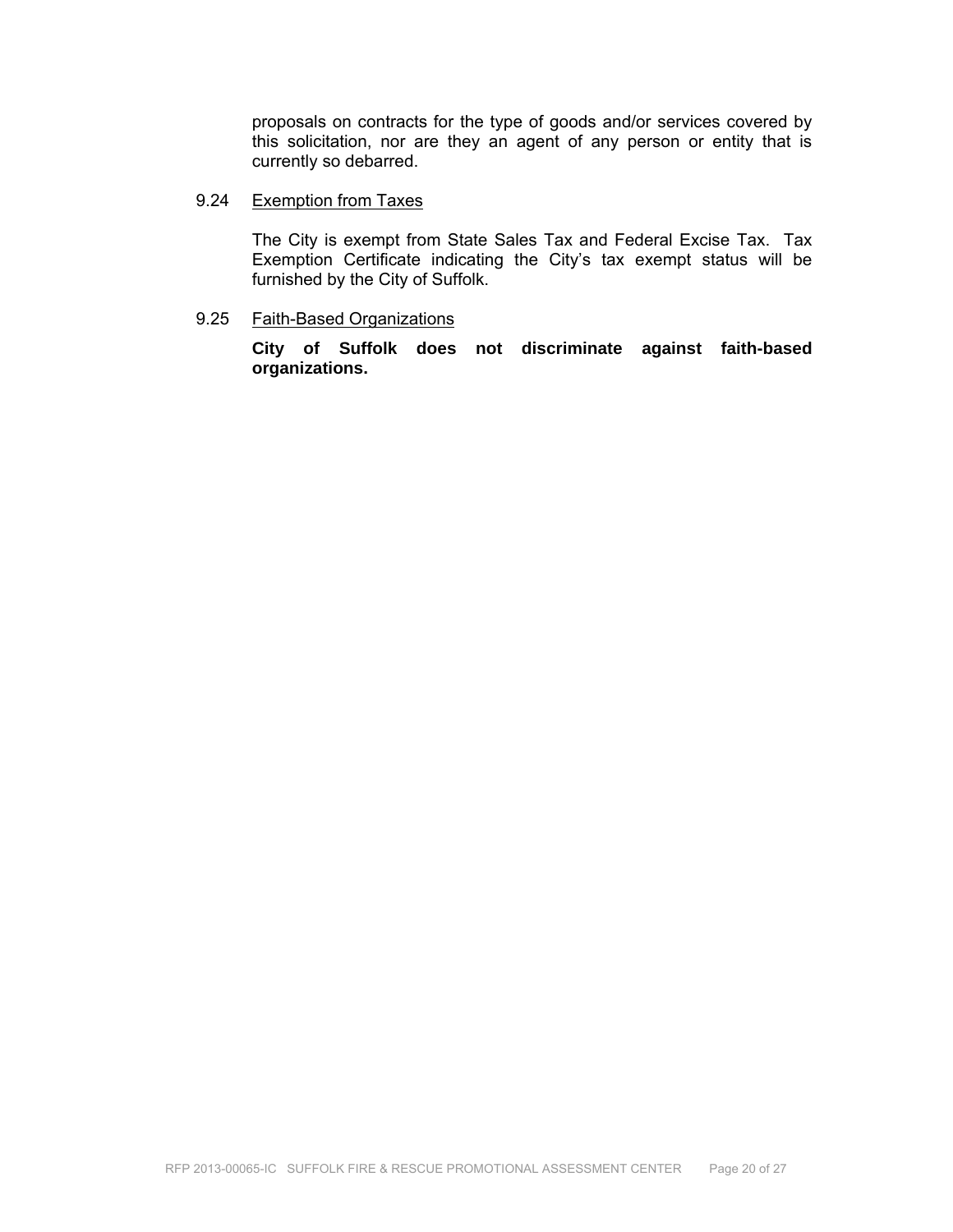# SIGNATURE SHEET

#### (Submit with Proposal)

My signature certifies that the proposal as submitted complies with all Terms and Conditions as set forth.

My signature also certifies that the accompanying proposal is not the result of, or affected by, any unlawful act of collusion with another person or company engaged in the same line of business or commerce, or any act of fraud punishable under Title 18.2, Chapter 12, Article 1.1 of the Code of Virginia, 1950, as amended. Furthermore, I understand that fraud and unlawful collusion are crimes under the Virginia Governmental Frauds Act, the Virginia Government Bid Rigging Act, and Virginia Antitrust Act, and Federal Law, and can result in fines, prison sentences, and civil damage awards.

My signature also certifies that this firm has no business or personal relationships with any other companies or persons that could be considered as a conflict of interest or potential conflict of interest to the City of Suffolk and that there are no principals, officers, agents, employees, or representatives of this firm that have any business or personal relationships with any other companies or persons that could be considered as a conflict of interest or a potential conflict of interest to the City of Suffolk, pertaining to any and all work or services to be performed as a result of this request and any resulting contract with the City of Suffolk.

By signature and tile, I hereby certify that I am authorized to sign as a Representative for the Firm and can bind the firm into a contract:

| Federal ID No.: ________________ |                               |
|----------------------------------|-------------------------------|
|                                  |                               |
|                                  |                               |
|                                  | Title:_______________________ |
|                                  |                               |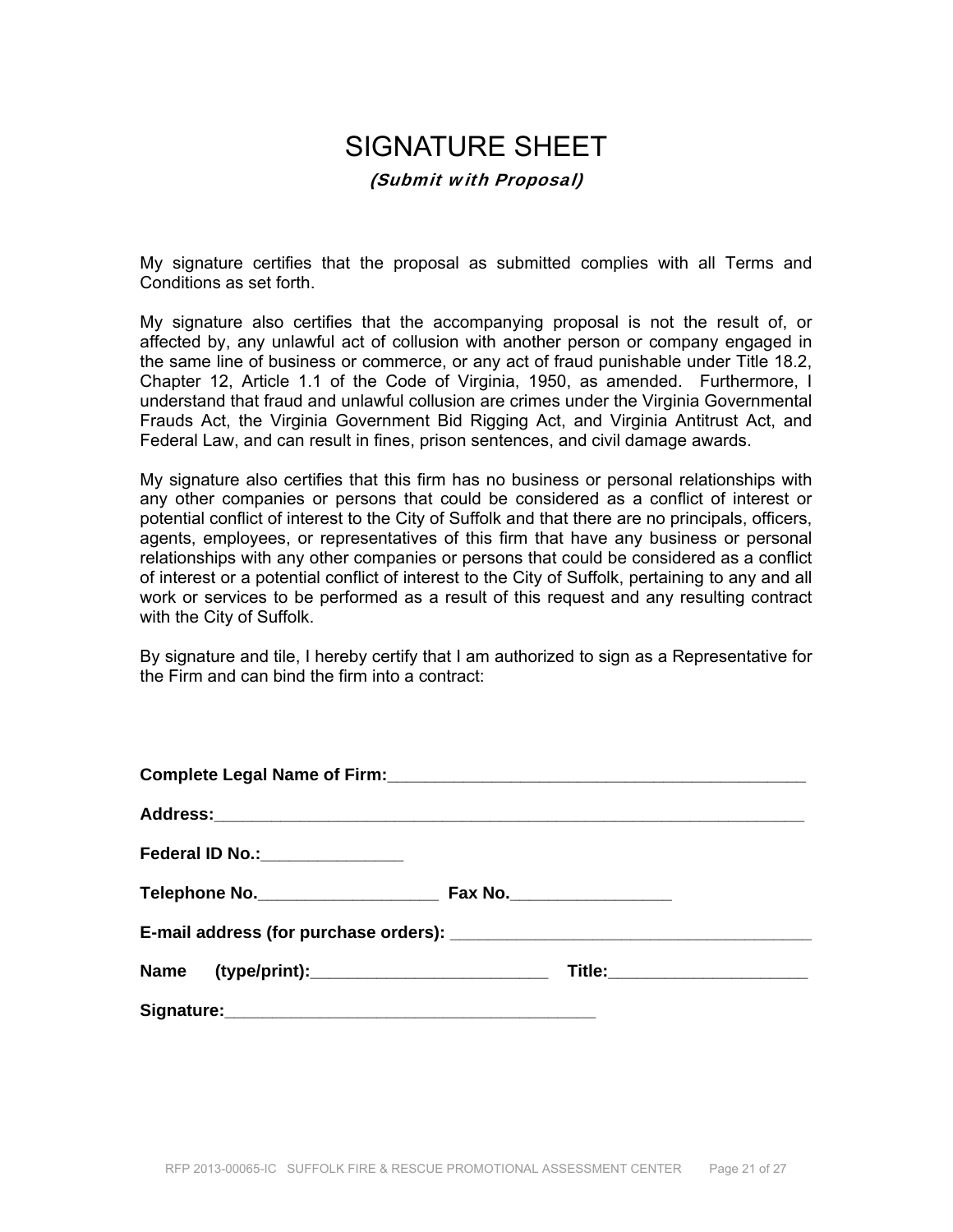# PROPRIETARY/CONFIDENTIAL INFORMATION IDENTIFICATION **RFP #2013-00065-IC**

Name of Firm/Offeror:

Trade secrets or proprietary information submitted by an offeror shall not be subject to public disclosure under the Virginia Freedom of Information Act; however, the offeror must invoke the protections of §2.2-4342F of the Code of Virginia, in writing, either before or at the time the data or other material is submitted. The written notice must specifically identify the data or materials to be protected, including the section of the proposal in which it is contained, as well as the page number(s), and state the reasons why protection is necessary. The proprietary or trade secret material submitted must be identified by some distinct method such as highlighting or underlining and must indicate only the specific words, figures, or paragraphs that constitute a trade secret or proprietary information. In addition, a summary of proprietary information provided shall be submitted on this form. The designation of an entire proposal document, line item prices, and/or total proposal prices as proprietary or trade secrets is not acceptable. If, after being given reasonable time, the offeror refuses to withdraw such a classification designation, the proposal will be rejected.

| SECTION/TITLE | <b>PAGE</b><br>NUMBER(S) | REASON(S) FOR WITHHOLDING FROM<br>DISCLOSURE |
|---------------|--------------------------|----------------------------------------------|
|               |                          |                                              |
|               |                          |                                              |
|               |                          |                                              |
|               |                          |                                              |
|               |                          |                                              |
|               |                          |                                              |
|               |                          |                                              |
|               |                          |                                              |
|               |                          |                                              |
|               |                          |                                              |
|               |                          |                                              |
|               |                          |                                              |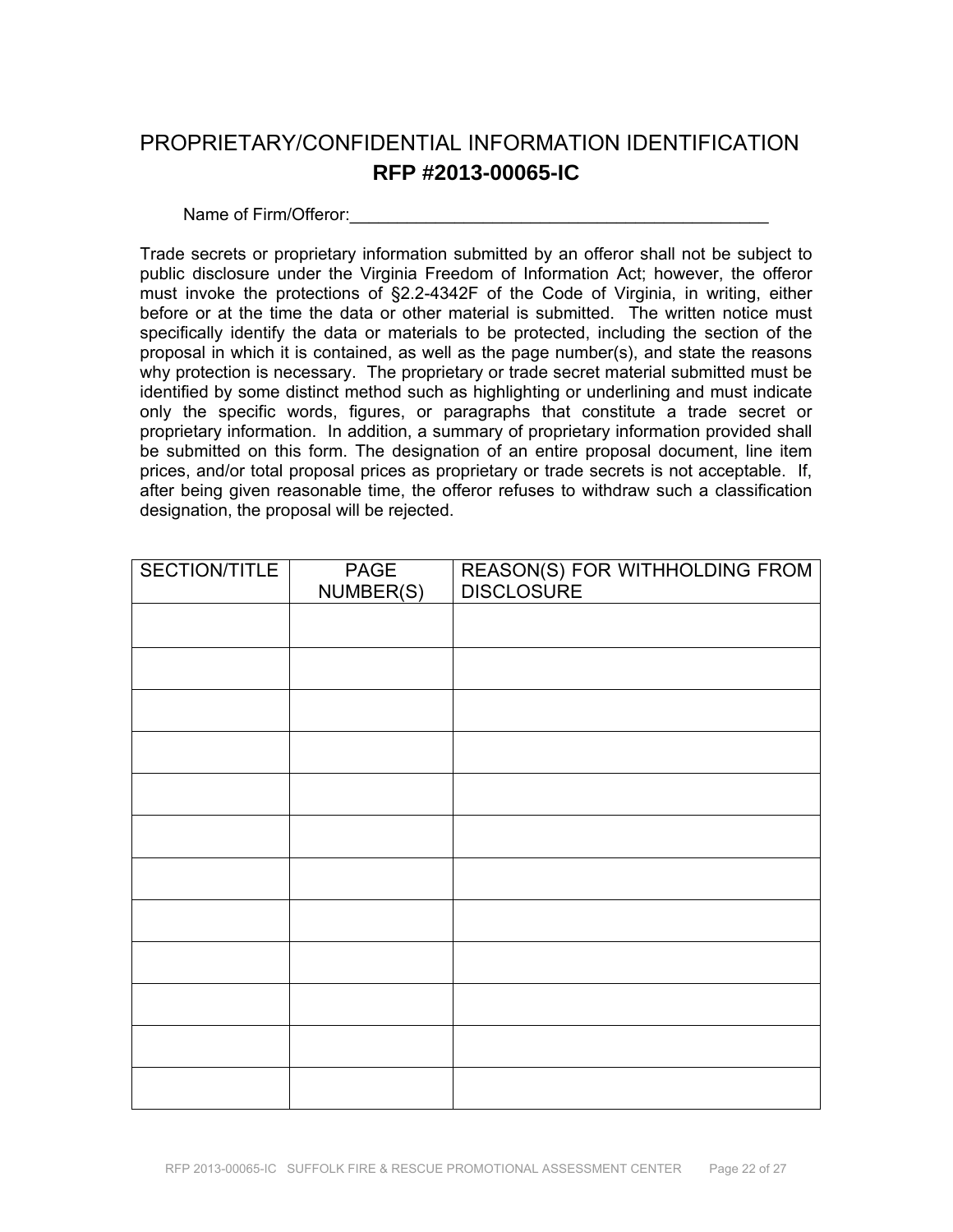# **EXCEPTIONS TO RFP** (RFP #2013-00065-IC)

Name of Firm/Offeror: Manual Account of Firm (Offeror: Manual Account of Firm (Offeror: Manual Account)

Unless stated in this portion of the proposal, all offerors will be considered to have accepted all the terms of the Request for Proposal (RFP), including all musts, shalls, and shoulds, and any amendments as issued, without exception.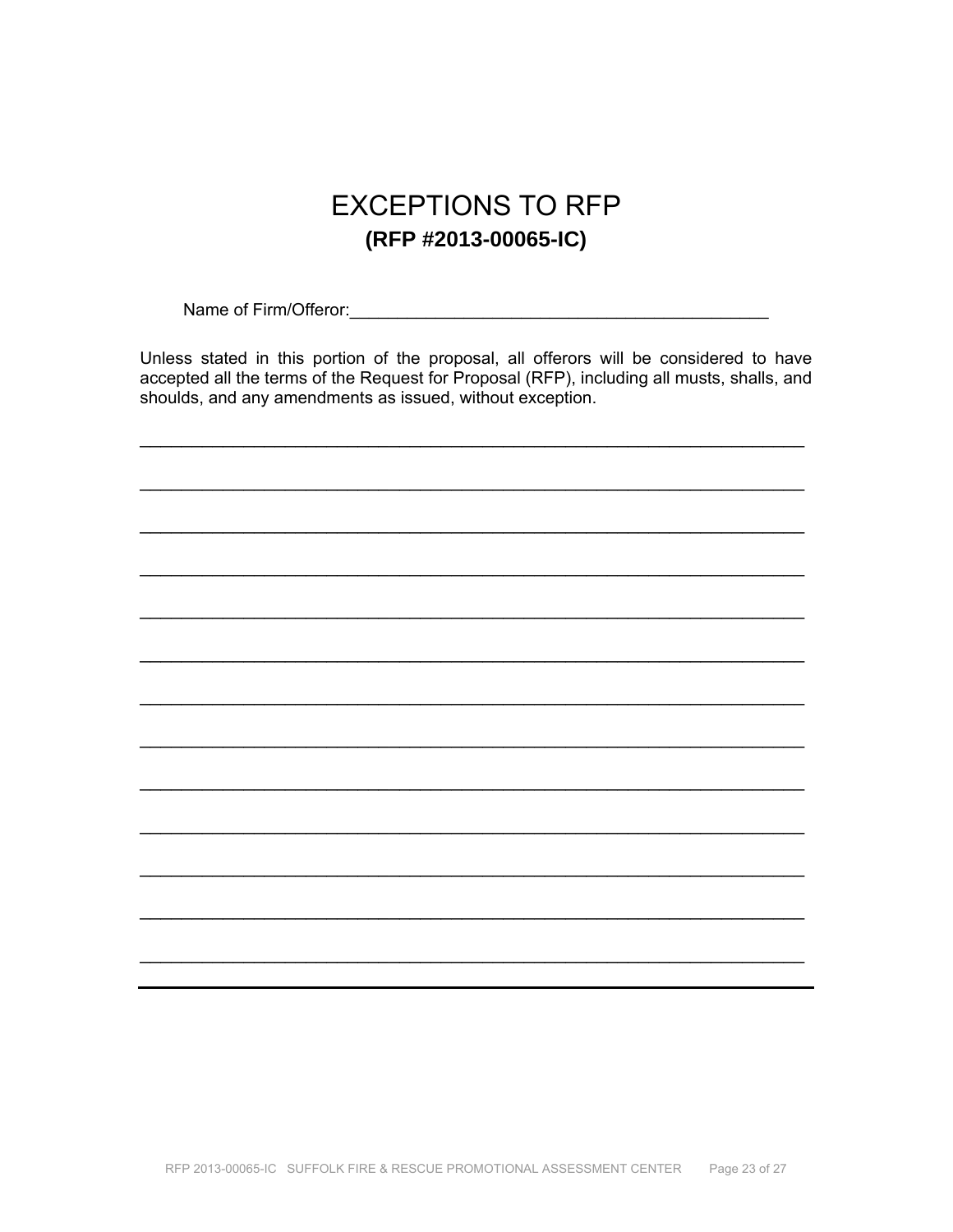Alternative Contacts for Firm:

| Name:          |                                                                                                                       |  |
|----------------|-----------------------------------------------------------------------------------------------------------------------|--|
| Email Address: |                                                                                                                       |  |
| Cell Phone     |                                                                                                                       |  |
|                | <u> 2008 - Johann Amerikaanse kommunister (</u>                                                                       |  |
| Fax Number:    | <u> 1980 - Jan Barbara, manazarta bashkar a shekara ta 1980 - An tsara tsara tsara tsara tsara tsara tsara tsara </u> |  |

Licenses:

Please include a list of all current permits and licenses that shall be valid for the duration of the contract period:

Please provide a copy along with your completed fee schedule.

| Offeror has included Anti-collusion Statement with proposal. | <b>Yes/No</b><br>(Circle one) |
|--------------------------------------------------------------|-------------------------------|
| Offeror has included SCC Form with proposal.                 | Yes/No<br>(Circle one)        |
| Offeror has included Insurance documents with proposal.      | <b>Yes/No</b><br>(Circle one) |
| Offeror has acknowledged any Addenda                         | <b>Yes/No</b><br>(Circle one) |
| Offeror has supplied samples of exercises                    | <b>Yes/No</b><br>(Circle one) |
| Offeror has supplies samples of previous feedback reports    | <b>Yes/No</b><br>(Circle one) |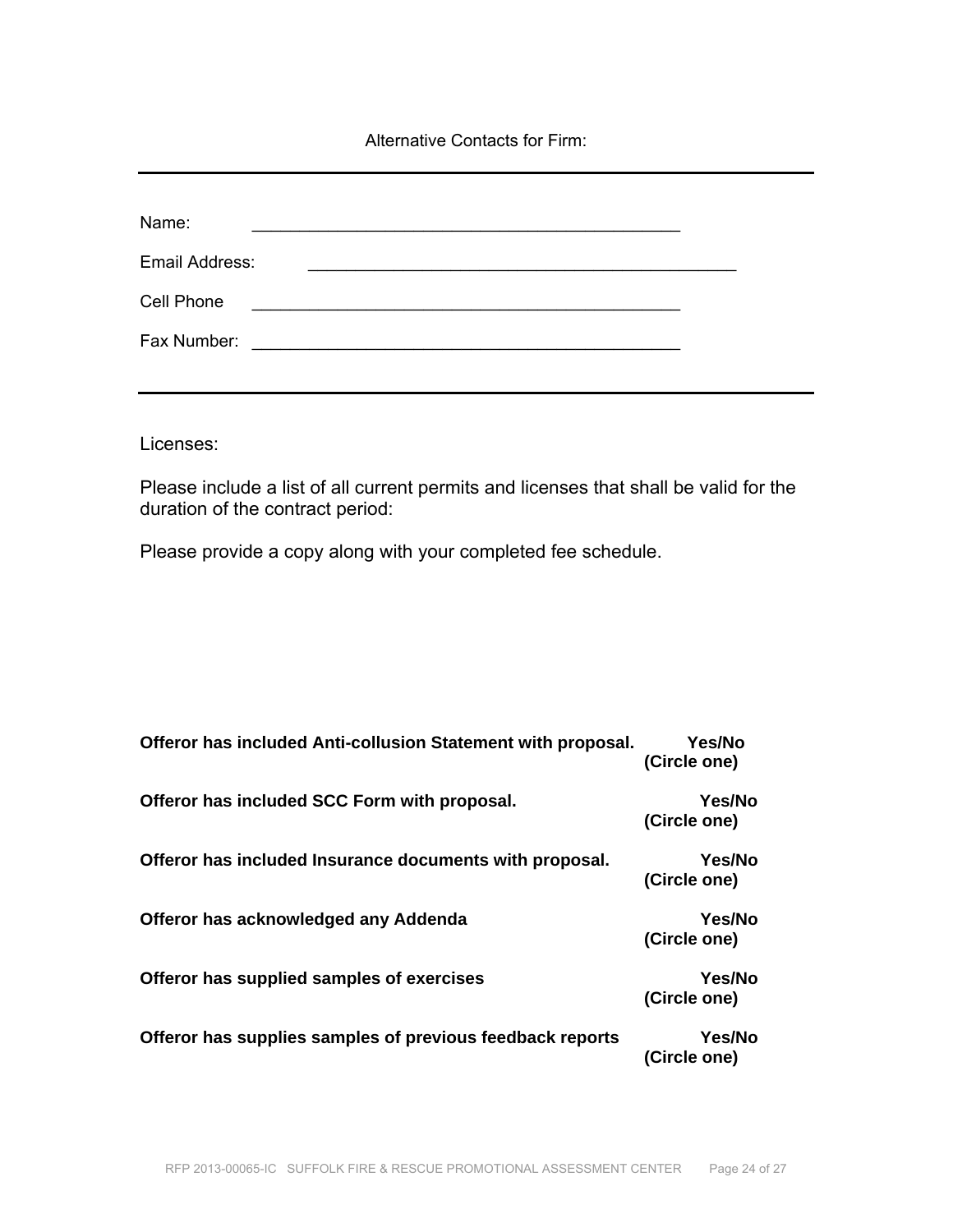### **Offeror Shall Provide References On This Form.**

| 1.               | Firm Name                                                                                                                                                                                                                           |                                                                                                                                                                                                                                      |
|------------------|-------------------------------------------------------------------------------------------------------------------------------------------------------------------------------------------------------------------------------------|--------------------------------------------------------------------------------------------------------------------------------------------------------------------------------------------------------------------------------------|
|                  | Contact                                                                                                                                                                                                                             | <u>state and the state of the state of the state of the state of the state of the state of the state of the state of the state of the state of the state of the state of the state of the state of the state of the state of the</u> |
|                  | Title                                                                                                                                                                                                                               |                                                                                                                                                                                                                                      |
|                  | Mailing Address <b>Mailing</b> Address <b>Mailing</b> Address <b>Mailing</b> Address <b>Mailing</b> Address <b>Mail Address</b>                                                                                                     |                                                                                                                                                                                                                                      |
|                  |                                                                                                                                                                                                                                     |                                                                                                                                                                                                                                      |
| 2.               | Firm Name <u>experience</u> and the series of the series of the series of the series of the series of the series of the series of the series of the series of the series of the series of the series of the series of the series of |                                                                                                                                                                                                                                      |
|                  | Contact                                                                                                                                                                                                                             | <u> 1989 - Johann Barbara, marka a shekara tsa 1989 - An tsa 1989 - An tsa 1989 - An tsa 1989 - An tsa 1989 - An</u>                                                                                                                 |
|                  | Title                                                                                                                                                                                                                               |                                                                                                                                                                                                                                      |
|                  |                                                                                                                                                                                                                                     |                                                                                                                                                                                                                                      |
|                  |                                                                                                                                                                                                                                     |                                                                                                                                                                                                                                      |
| 3.               |                                                                                                                                                                                                                                     |                                                                                                                                                                                                                                      |
|                  | Contact                                                                                                                                                                                                                             | <u> 1989 - Johann Stein, mars an deutscher Stein und der Stein und der Stein und der Stein und der Stein und der</u>                                                                                                                 |
|                  | Title                                                                                                                                                                                                                               |                                                                                                                                                                                                                                      |
|                  |                                                                                                                                                                                                                                     |                                                                                                                                                                                                                                      |
|                  | Phone Fax                                                                                                                                                                                                                           |                                                                                                                                                                                                                                      |
| $\overline{4}$ . | Firm Name<br><u> 1980 - Jan Stein, amerikan bestemannten bestemannten av den starte om det blev som blev som blev som blev s</u>                                                                                                    |                                                                                                                                                                                                                                      |
|                  | Contact __                                                                                                                                                                                                                          |                                                                                                                                                                                                                                      |
|                  | <b>Title</b>                                                                                                                                                                                                                        | E-mail _________________________                                                                                                                                                                                                     |
|                  |                                                                                                                                                                                                                                     |                                                                                                                                                                                                                                      |
|                  |                                                                                                                                                                                                                                     | Fax                                                                                                                                                                                                                                  |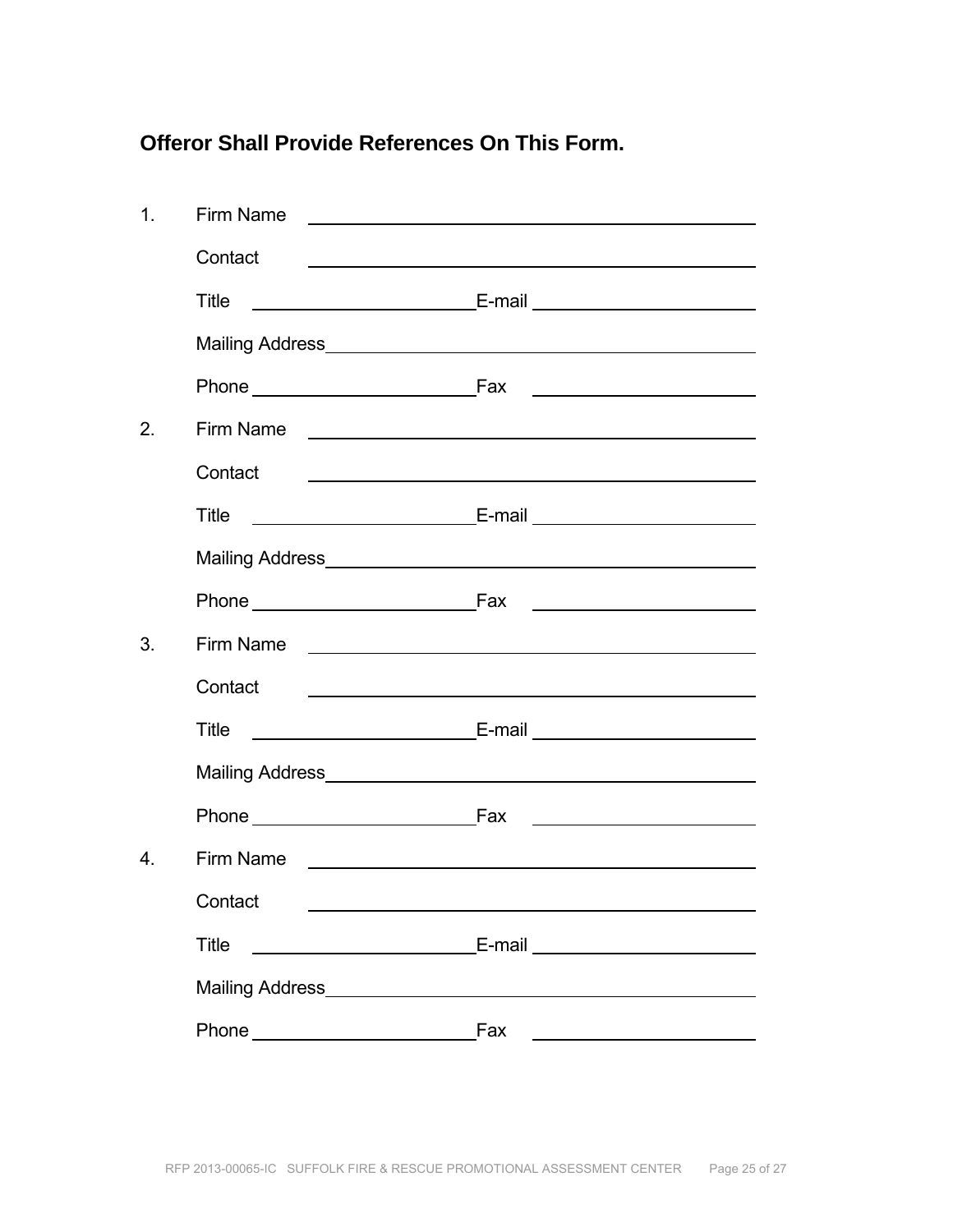### **PROOF OF AUTHORITY TO TRANSACT BUSINESS IN VIRGINIA**

THIS FORM MUST BE SUBMITTED WITH YOUR PROPOSAL/BID, FAILURE TO INCLUDE THIS FORM MAY RESULT IN REJECTION OF YOUR PROPOSAL/BID Pursuant to Virginia Code §2.2-4311.2 an Offeror/Bidder organized or authorized to transact business in the Commonwealth pursuant to Title 13.1 or Title 50 of the Code of Virginia shall include in its proposal/bid the identification number issued to it by the State Corporation Commission ("SCC"). Any Offeror/Bidder that is not required to be authorized to transact business in the Commonwealth as a foreign business entity under Title 13.1 or Title 50 of the Code of Virginia or as otherwise required by law shall include in its proposal/bid a statement describing why the Offeror/Bidder is not required to be so authorized. Any Offeror/Bidder described herein that fails to provide the required information shall not receive an award unless a waiver of this requirement and the administrative policies and procedures establish to implement this section is granted by the City Manager, as applicable.

If this quote for goods or services is accepted by the City of Suffolk, Virginia the undersigned agrees that the requirements of the Code of Virginia Section §2.2-4311.2 have been met.

Please complete the following by checking the appropriate line that applies and providing the requested information.

A. Cfferor/Bidder is a Virginia business entity organized and authorized to transact business in Virginia by the SCC and such vendor's Identification Number issued to it by the SCC is

B.\_\_\_\_\_\_\_Offeror/Bidder is an out-of-state (foreign) business entity that is authorized to transact business in Virginia by the SCC and such vendor's identification Number issued to it by the SCC is

C. C. Circle Offeror/Bidder does not have an Identification Number issued to it by the SCC such vendor is not required to be authorized to transact business in Virginia by the SCC for the following reason(s):

**Please attach additional sheets if you need to explain why such Offeror/Bidder is not required to be authorized to transact business in Virginia.** 

Legal Name of Company (as listed on W-9)

\_\_\_\_\_\_\_\_\_\_\_\_\_\_\_\_\_\_\_\_\_\_\_\_\_\_\_\_\_\_\_\_\_\_\_\_\_\_\_\_\_\_

 $\mathcal{L}_\text{max}$  , we can also assume that the contract of  $\mathcal{L}_\text{max}$ 

\_\_\_\_\_\_\_\_\_\_\_\_\_\_\_\_\_\_\_\_\_\_\_\_\_\_\_\_\_\_\_\_\_\_\_\_\_\_\_\_\_\_

 $\mathcal{L}_\text{max}$  , we can also assume that the contract of  $\mathcal{L}_\text{max}$ 

 $\mathcal{L}_\text{max}$  , we can also assume that the contract of  $\mathcal{L}_\text{max}$ 

Legal Name of Offeror/Bidder

**Date** 

Authorized Signature

Print or Type Name and Title

### **RETURN THIS PAGE WITH COPIES OF DOCUMENTATION**